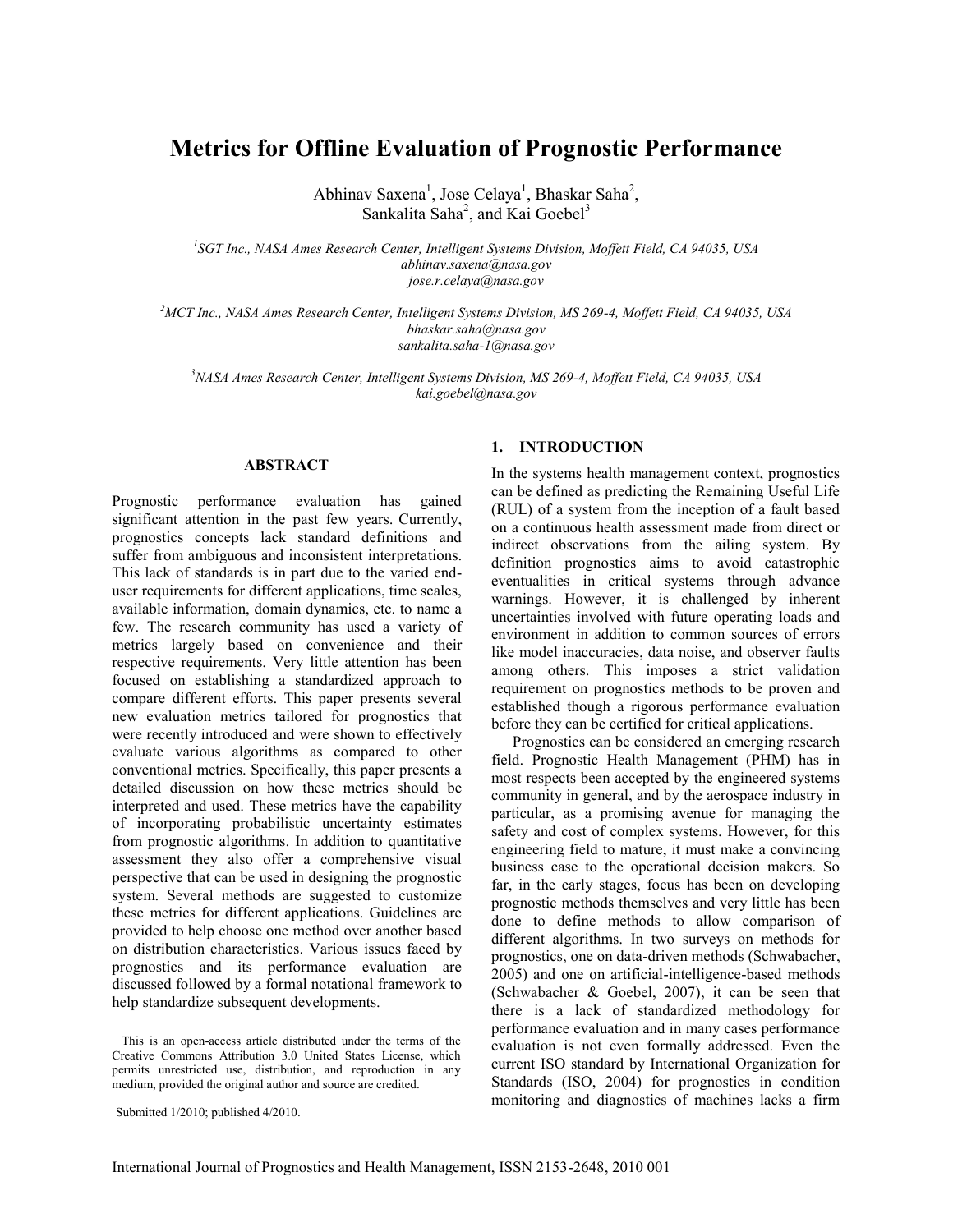definition of any such methods. A dedicated effort to develop methods and metrics to evaluate prognostic algorithms is needed.

Metrics can create a standardized language with which technology developers and users can communicate their findings and compare results. This aids in the dissemination of scientific information as well as decision making. Metrics could also be viewed as a feedback tool to close the loop on research and development by using them as objective functions to be optimized as appropriate by the research effort.

Recently there has been a significant push towards crafting suitable metrics to evaluate prognostic performance. Researchers from government, academia, and industry are working closely to arrive at useful performance measures. With these objectives in mind a set of metrics have been developed and proposed to the PHM community in the past couple years (Saxena, Celaya, Saha, Saha, & Goebel, 2009b). These metrics primarily address algorithmic performance evaluation for prognostics applications but also have provisions to link performance to higher level objectives through performance parameters. Based on experience gained from a variety of prognostic applications these metrics were further refined. The current set of prognostics metrics aim to tackle offline performance evaluation methods for applications where run-to-failure data are available and true End-of-Life (EoL) is known *a priori*. They are particularly useful for the algorithm development phase where feedback from the metrics can be used to fine-tune prognostic algorithms. These metrics are continuously evolving and efforts are underway towards designing on-line performance metrics. This will help associate a sufficient degree of confidence to the algorithms and allow their application in real *in-situ* environments.

# **1.1 Main Goals of the Paper**

This paper presents a discussion on prognostics metrics that were developed in NASA"s Integrated Vehicle Health Management (IVHM) project under the Aviation Safety program (NASA, 2009). The paper aims to make contribution towards providing the reader with a better understanding of:

- the need for separate class of prognostic performance metrics
- difference in user objectives and corresponding needs from a performance evaluation view point
- what can or cannot be borrowed from other forecasting related disciplines
- issues and challenges in prognostics and prognostic performance evaluation
- key prognostic concepts and a formal definition of a prognostic framework
- new performance evaluation metrics, their application and interpretation of results
- research issues and other practical aspects that need to be addressed for successful deployment of prognostics

#### **1.2 Paper Organization**

Section 2 motivates the development of prognostic metrics. A comprehensive literature review of performance assessment for prediction/forecasting applications is presented in section 3. This section also categorizes prognostic applications in several classes and identifies the differences from other forecasting disciplines. Key aspects for prognostic performance evaluation are discussed in Section 4. Technical development of new performance metrics and a mathematical framework for the prognostics problem are then presented in detail in Section 5. Section 6 follows with a brief case study as an example for application of these metrics. The paper ends with future work proposals and concluding discussions in Sections 7 and 8 respectively.

## **2. MOTIVATION**

This research is motivated by two-fold benefits of establishing standard methods for performance assessment (see [Figure 1\)](#page-2-0). One, it will help create a foundation for assessing and comparing performance of various prognostics methods and approaches as far as low level algorithm development is concerned. Two, from a top-down perspective, it will help generate specifications for requirements that are imposed by cost-benefit and risk constraints at different system lifecycle stages in order to ensure safety, availability, and reliability. In this paper we discuss these metrics primarily in the context of the first benefit and only a brief discussion is provided on requirements specification.

#### **2.1 Prognostic Performance Evaluation**

Most of the published work in the field of prognostics has been exploratory in nature, such as proof-ofconcepts or one-off applications. A lack of standardized guidelines has led researchers to use common accuracy and precision based metrics, mostly borrowed from the diagnostics domain. In some cases these are modified on an ad hoc basis to suit specific applications. This makes it rather difficult to compare various efforts and choose a winning candidate from several algorithms, especially for safety critical applications. Research efforts are focusing on developing algorithms that can provide a RUL estimate, generate a confidence bound around the predictions, and be easily integrated with existing diagnostic systems. A key step in successful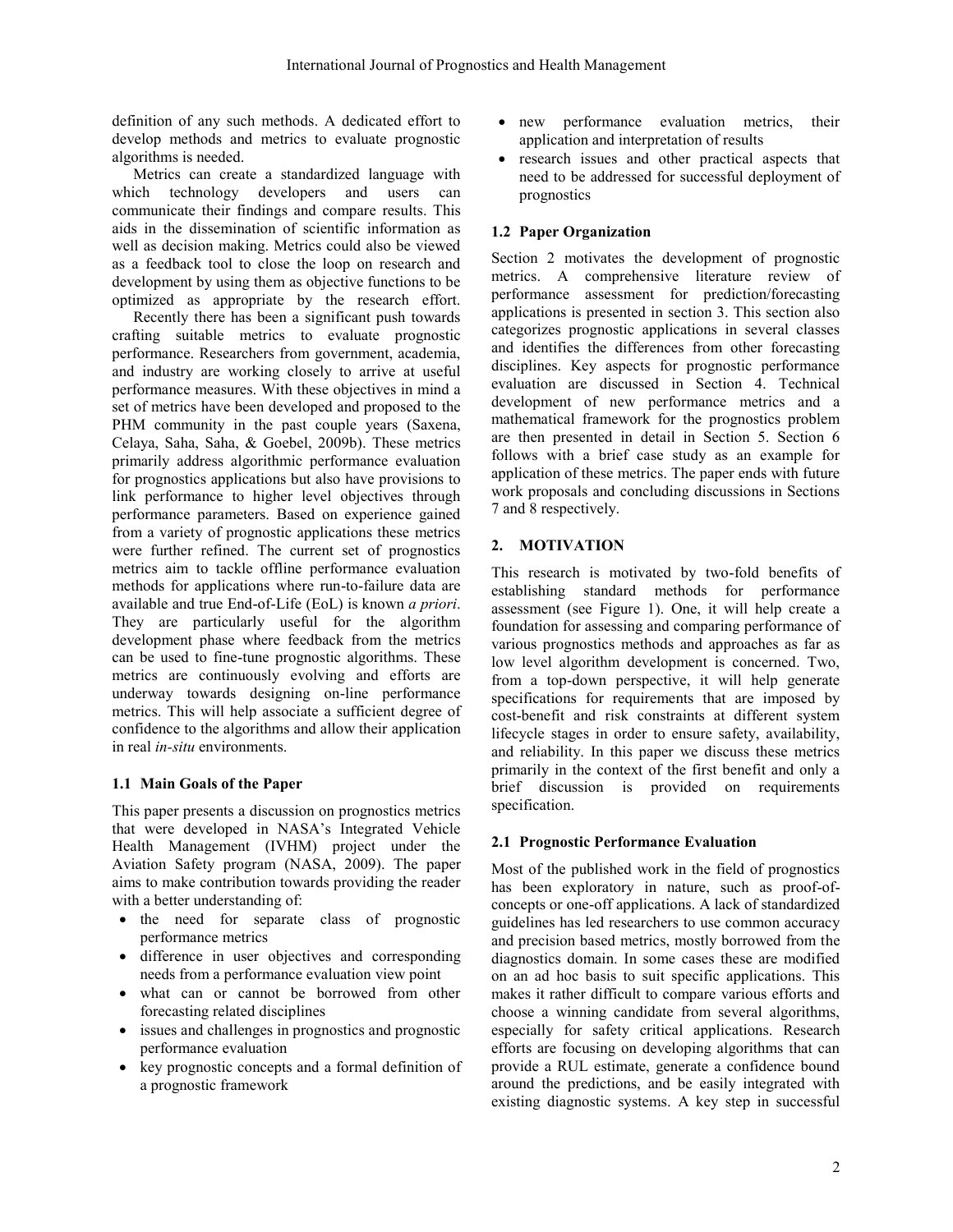deployment of a PHM system is prognosis certification. Since prognostics is still considered relatively immature (as compared to diagnostics), more focus so far has been on developing prognostic methods rather than evaluating and comparing their performances. Consequently, there is a need for dedicated attention towards developing standard methods to evaluate prognostic performance from a viewpoint of how post prognostic reasoning will be integrated into the health management decision making process.



<span id="page-2-0"></span>Figure 1: Prognostics metrics facilitate performance evaluation and also help in requirements specification.

#### **2.2 Prognostic Requirements Specification**

Technology Readiness Level (TRL) for the current prognostics technology is considered low. This can be attributed to several factors lacking today such as

- assessment of *prognosability* of a system,
- concrete Uncertainty Representation and Management (URM) approaches,
- stringent Validation and Verification (V&V) methods for prognostics
- understanding of how to incorporate risk and reliability concepts for prognostics in decision making

Managers of critical systems/applications have consequently struggled while defining concrete prognostic performance specifications. In most cases, performance requirements are either derived from prior experiences like diagnostics in Condition Based Maintenance (CBM) or are very loosely specified. This calls for a set of performance metrics that not only encompass key aspects of predicting into the future but also accommodate notions from practical aspects such as logistics, safety, reliability, mission criticality, economic viability, etc. The key concept that ties all these notions in a prognostic framework is of *performance tracking* as time evolves while various trade-offs continuously arise in a dynamic situation. The prognostics metrics presented in this paper are

designed with intentions to capture these salient features. Methodology for generating requirements specification is beyond the scope of this paper and only a brief discussion explaining these ideas is provided in the subsequent sections.

# **3. LITERATURE REVIEW**

As research activities gain momentum in the area of PHM, efforts are underway to standardize prognostics research(Uckun, Goebel, & Lucas, 2008). Several studies provide a detailed overview of prognostics along with its distinction from detection and diagnosis (Engel, 2008; Engel, Gilmartin, Bongort, & Hess, 2000). The importance of uncertainty management and the various other challenges in determining remaining useful life are well presented. Understanding the challenges in prognostics research is an important first step in standardizing the evaluation and performance assessment. Thus, we draw on the existing literature and provide an overview of the important concepts in prognostic performance evaluation before defining the new metrics.

# **3.1 Prediction Performance Evaluation Methods**

Prediction or forecasting applications are common in medicine, weather, nuclear, finance and economics, automotive, aerospace, and electronics. Metrics based on accuracy and precision with slight variations are most commonly used in all these fields in addition to a few metrics customized to the domain. In medicine and finance, statistical measures are heavily used exploiting the availability of large datasets. Predictions in medicine are evaluated based on hypothesis testing methodologies while in finance errors calculated based on reference prediction models are used for performance evaluation. Both of them use some form of precision and accuracy metrics such as MSE (mean squared error), SD (standard deviation), MAD (mean absolute deviation), MdAD (median absolute deviation), MAPE (mean absolute percentage error) and similar variants. Other domains like aerospace, electronics, and nuclear are relatively immature as far as fielded prognostics applications are concerned. In addition to conventional accuracy and precision measures, a significant focus has been on metrics that assess business merits such as ROI (return on investment), TV (technical value), and life cycle cost, rather than reliability based metrics like MTBF (mean time between failure) or the ratio MTBF/MTBUR (mean time between unit replacements). Notions of false positives, false negatives and ROC (receiver operator characteristics) curves have also been adapted for prognostics (Goebel & Bonissone, 2005).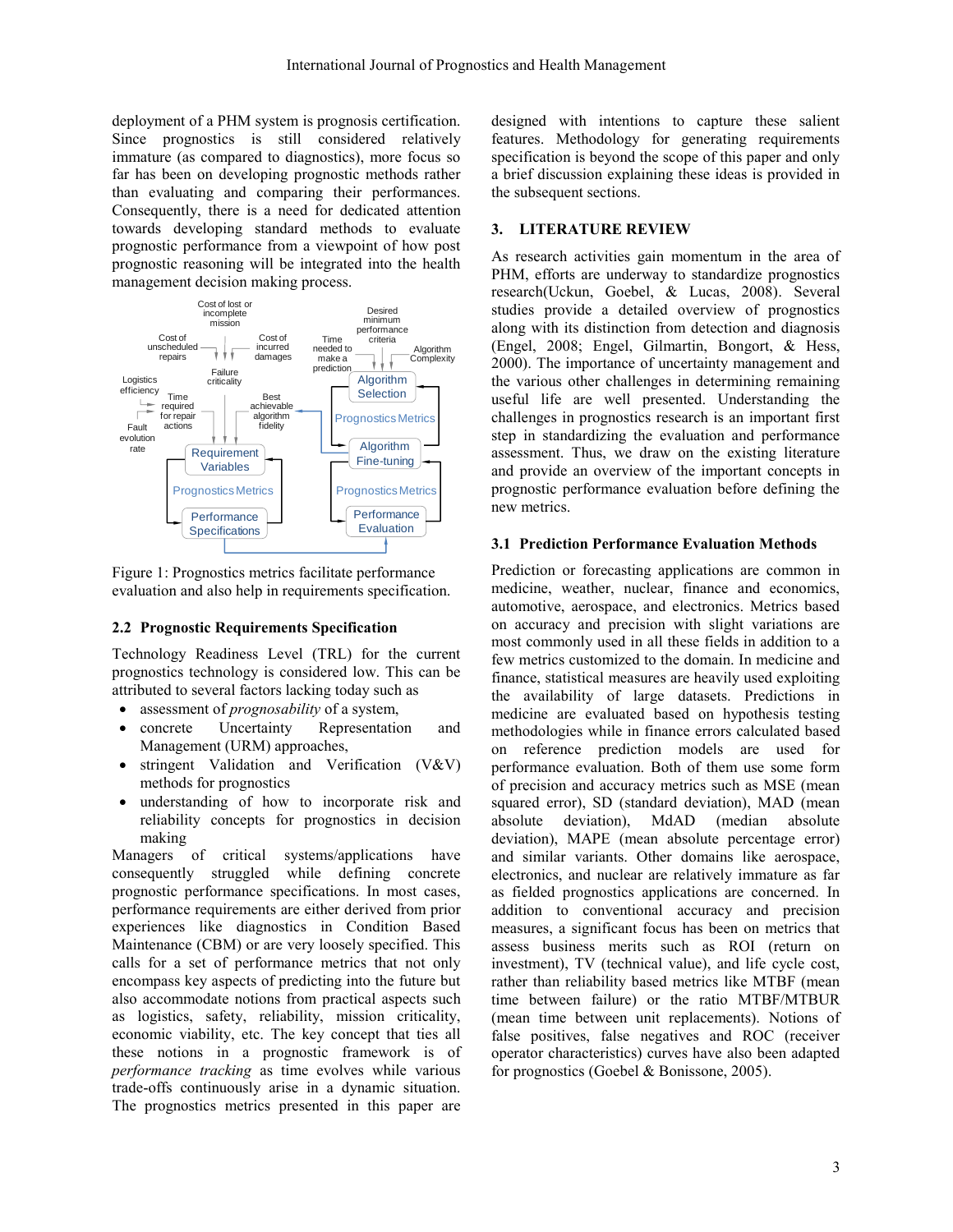#### **3.2 Summary of the Review**

Active research and the quest to find out what constitutes performance evaluation in forecasting related tasks in other domains painted a wider landscape of requirements and domain specific characteristics than initially anticipated. This naturally translated into identifying the similarities and differences in various prediction applications to determine what can or cannot be borrowed from those domains. As shown in [Figure 2,](#page-3-0) a classification tree was generated that listed key characteristics of various forecasting applications and examples of domains that exhibited those (Saxena et al., 2008).



<span id="page-3-0"></span>Figure 2: Categories of the forecasting applications (Saxena, et al., 2008).

Coble & Hines (2008) categorized prognostic algorithms into three categories based on type of models/information used for predictions. These types of information about operational and environmental loads are an inherent part of prognostic problems and must be used wherever available. From the survey it was identified that not only did the applications differ in nature, the metrics within domains also varied based on functionality and nature of the end use of performance data. This led to classifying the metrics based on end usage (see [Table 1\)](#page-3-1) and their functional characteristics [\(Figure 3\)](#page-4-0). In a similar effort end users were classified from a health management stakeholder"s point of view (Wheeler, Kurtoglu, & Poll, 2009). Their top-level user groups include Operations, Regulatory, and Engineering. It was observed that it was prognostics algorithm performance that translated into valuable information for these user groups in form or another. For instance, it can be argued that low level algorithmic performance metrics are connected to operational and regulatory branches through a requirement specification process. Therefore, further attention in this effort was focused on algorithmic performance metrics.

<span id="page-3-1"></span>Table 1: Classification of prognostic metrics based on end user requirements as adapted from Saxena, et al. (2008) and Wheeler, et al. (2009).

| Category    | <b>End User</b>         | Goals                                                                                                                                  | <b>Metrics</b>                                                                                                                                                                                                |  |
|-------------|-------------------------|----------------------------------------------------------------------------------------------------------------------------------------|---------------------------------------------------------------------------------------------------------------------------------------------------------------------------------------------------------------|--|
| Operations  | Program<br>Manager      | Assess the economic<br>viability of prognosis<br>technology for specific<br>applications before it<br>can be approved and<br>funded.   | Cost-benefit type metrics<br>that translate prognostics<br>performance in terms of<br>tangible and intangible<br>cost savings.                                                                                |  |
|             | Plant<br>Manager        | Resource allocation<br>and mission planning<br>based on available<br>prognostic information.                                           | Accuracy and precision<br>based metrics that<br>compute RUL estimates<br>for specific Unit Under<br>Test (UUT). Such<br>predictions are based on<br>degradation or damage<br>accumulation models.             |  |
|             | Operator                | Take appropriate<br>action and carry out<br>re-planning in the<br>event of contingency<br>during mission.                              | Accuracy and precision<br>based metrics that<br>compute RUL estimates<br>for specific UUTs. These<br>predictions are based on<br>fault growth models for<br>critical failures.                                |  |
|             | Maintainer              | Plan maintenance in<br>advance to reduce<br>UUT downtime and<br>maximize availability.                                                 | Accuracy and precision<br>based metrics that<br>compute RUL estimates<br>based on damage<br>accumulation models.                                                                                              |  |
| Engineering | Designer                | Implement the<br>prognostic system<br>within the constraints<br>of user specifications.<br>Improve performance<br>by modifying design. | Reliability based metrics<br>to evaluate a design and<br>identify performance<br>bottlenecks.<br>Computational<br>performance metrics to<br>meet resource<br>constraints.                                     |  |
|             | Researcher              | Develop and<br>Implement robust<br>performance<br>assessment<br>algorithms with<br>desired confidence<br>levels.                       | Accuracy and Precision<br>based metrics that<br>employ uncertainty<br>management and output<br>probabilistic predictions in<br>presence of uncertain<br>conditions.                                           |  |
| Regulatory  | Policy<br><b>Makers</b> | To assess potential<br>hazards (safety,<br>economic, and social)<br>and establish policies<br>to minimize their<br>effects.            | Cost-benefit-risk<br>measures, Accuracy and<br>Precision based RUL<br>measures to establish<br>guidelines & timelines for<br>phasing out of aging fleet<br>and/or resource allocation<br>for future projects. |  |

There are different types of outputs from various prognostic algorithms. Some algorithms assess Health Index (HI) or Probability of Failure (PoF) at any given point and others carry out an assessment of RUL based on a predetermined Failure Threshold (FT) (Coble & Hines, 2008; Orsagh, Roemer, Savage, & McClintic, 2001; Saxena, et al., 2008). The ability to generate representations of uncertainty for predictions such as probability distributions, fuzzy membership functions, possibility distribution, etc., further distinguishes some algorithms from others that generate only point estimates of the predictions. This led to the conclusion that a formal prognostic framework must be devised and additional performance metrics needed to be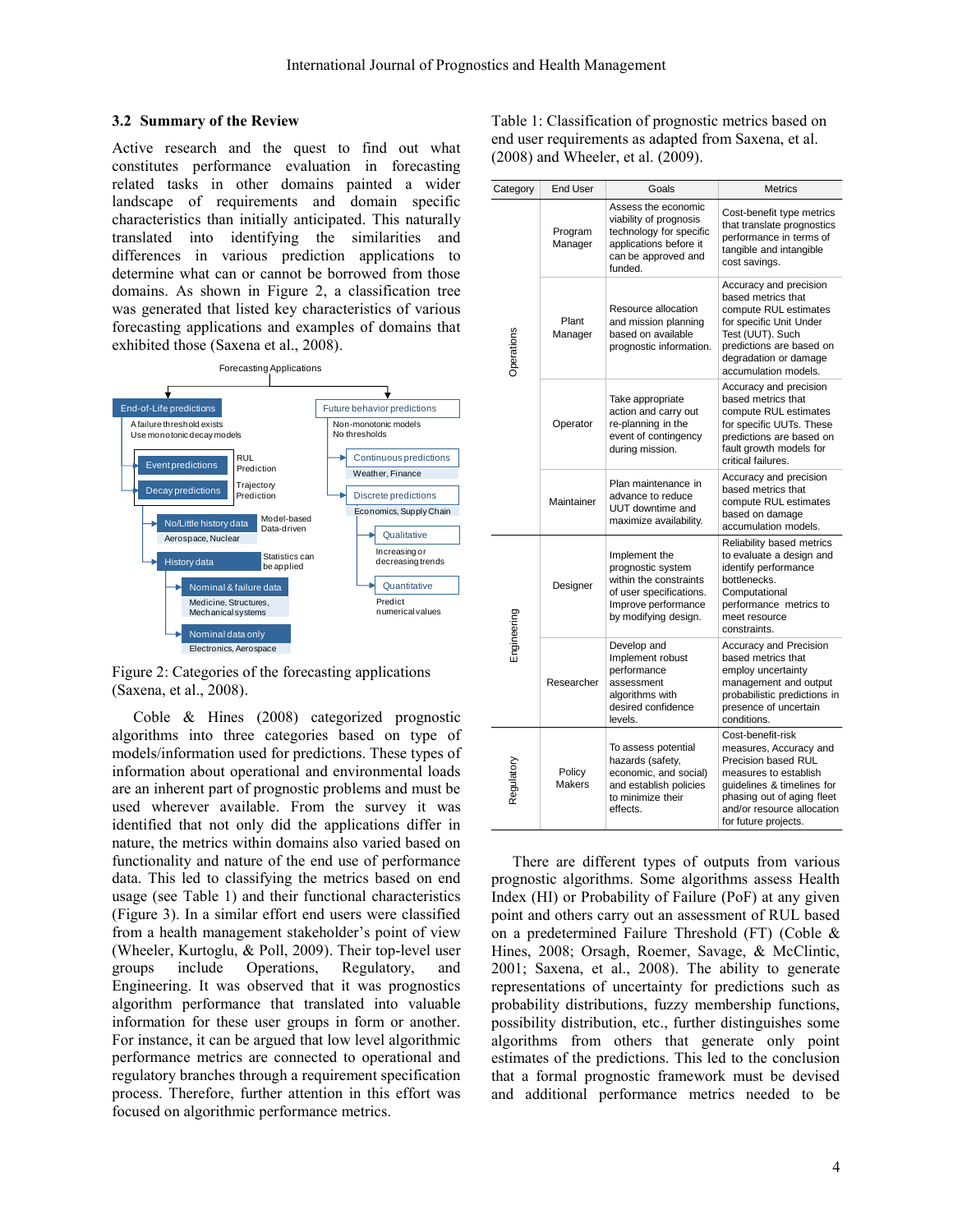developed to accommodate most of these scenarios in an intuitive way.



<span id="page-4-0"></span>Figure 3: Functional classification of prognostics metrics (adapted from Saxena, et al. (2008)).

For further details on these classifications and examples of different applications the reader is referred to Saxena, et al. (2008).

# **3.3 Recent Developments in the PHM Domain**

To update the survey conducted in Saxena, et al. (2008) relevant developments were tracked during the last two years. A significant push has been directed towards developing metrics that measure economic viability of prognostics. In Leao, et al. (2008) authors suggested a variety of metrics for prognostics based on commonly used diagnostic metrics. Metrics like false positives and negatives, prognostics effectiveness, coverage, ROC curve, etc. were suggested with slight modifications to their original definitions. Attention was more focused on integrating these metrics into user requirements and cost-benefit analysis. A simple tool is introduced in Drummond & Yang (2008) to evaluate a prognostic algorithm by estimating the cost savings expected from its deployment. By accounting for variable repair costs and changing failure probabilities this tool is useful for demonstrating the cost savings that prognostics can yield at the operational levels. A commercial tool to calculate the Return on Investment (ROI) for prognostics for electronics systems was developed (Feldman, Sandborn, & Jazouli, 2008). The "returns"

that are considered could be the cost savings, profit, or cost avoidance by the use of prognostics in a system. Wheeler, et al. (2009) compiled a comprehensive set of user requirements and mapped them to performance metrics separately for diagnostics and prognostics.

For algorithm performance assessment, Wang & Lee (2009) proposed simple metrics adapted from the classification discipline and also suggested a new metric called "Algorithm Performance Profile" that tracks the performance of an algorithm using a accuracy score each time a prediction is generated. In Yang & Letourneau (2007), authors presented two new metrics for prognostics. They defined a reward function for predicting the correct time-to-failure that also took into account prediction and fault detection coverage. They also proposed a cost-benefit analysis based metric for prognostics. In some other approaches model based techniques are adopted where discrete event simulations are run and results evaluated based on different degrees of prediction error rates (Carrasco & Cassady, 2006; Pipe, 2008). These approaches are beyond the scope of the current discussion.

# <span id="page-4-1"></span>**4. CHALLENGES IN PROGNOSTICS**

There are several unsolved issues in prognostics that complicate the performance evaluation task. These complications share partial responsibility for the lack of standardized procedures. A good set of metrics should accommodate all or most of these issues but not necessarily require all of them to have been addressed together in any single application. Enumerating these issues briefly here should help understanding the discussions on metrics development later.

*Acausality*: Prognostics is an *acausal* problem that requires an input from future events, for instance the knowledge about operational conditions and load profiles in order to make more accurate predictions. Similarly, to accurately assess the performance (accuracy or precision) one must know the EoL to compare with the predicted EoL estimates. Where the knowledge about these quantities is rarely and completely available, some estimates can be derived based on past usage history, plan for the mission profile, and predictions for future operating and environmental conditions that are not controllable (e.g., weather conditions). This however, adds uncertainty to the overall process and makes it difficult to judiciously evaluate prognostic performance.

*Run-to-Failure Data from Real Applications*: Another aspect that makes this evaluation further complicated is considered the paradox of prognostics – "Not taking an action on a failure prediction involves the risk of failure and an action (e.g. system maintenance and repair), on the contrary, eliminates all chances of validating the correctness of the prediction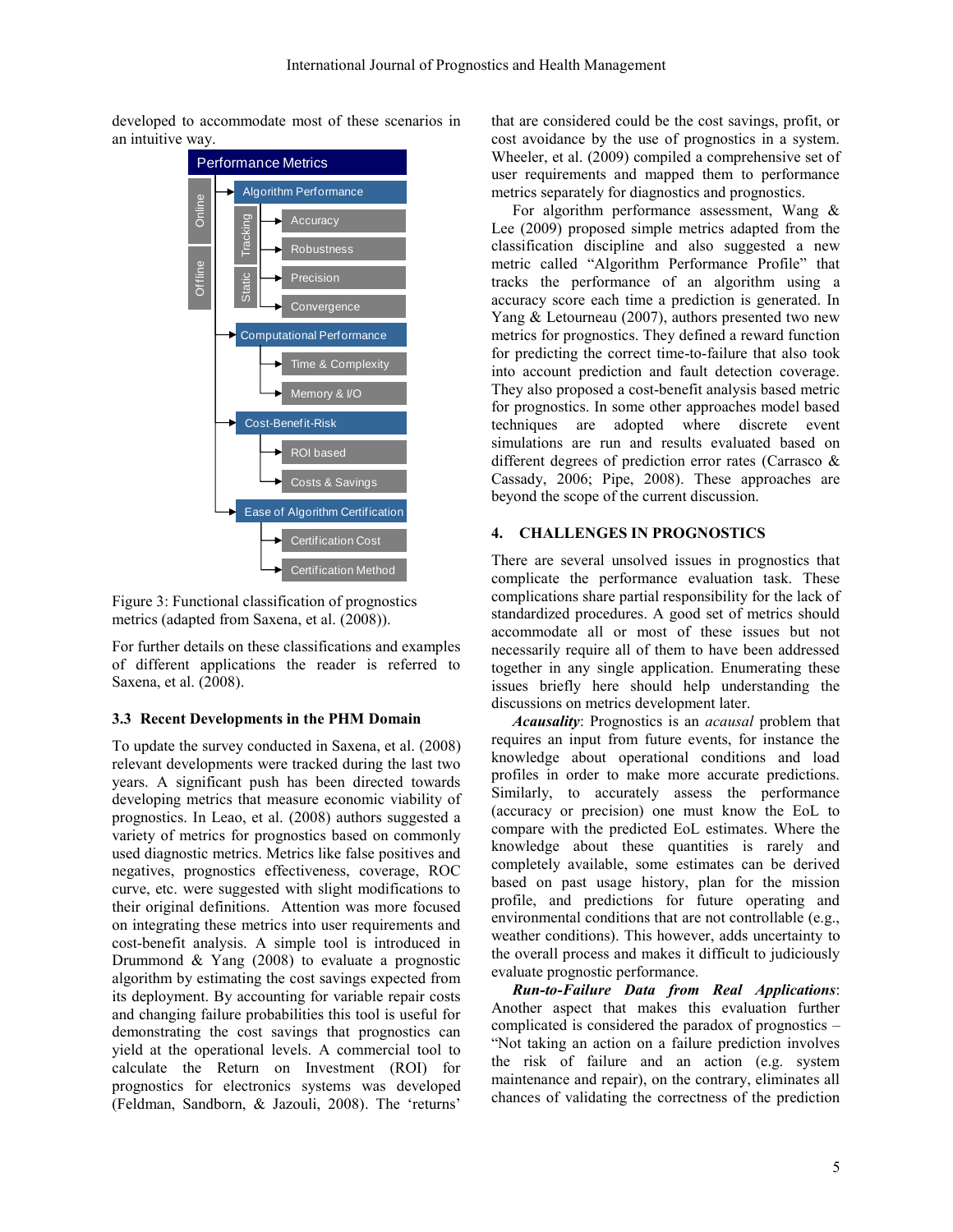itself". Therefore, it has been a challenging task to assess long term prognostic results. For instance, consider the following scenario where aircraft engines undergo continuous monitoring for fault conditions and scheduled maintenance for system deterioration. In the PHM context a decision about when to perform the maintenance, if not scheduled, is a rather complex one that should be based on current health condition, next flight duration, expected operational (weather) conditions, availability of spares and a maintenance opportunity, options available for alternate planning, costs, risk absorbing capacity, etc. In this situation one could arguably evaluate a prognostic result against statistical (reliability) data about the RULs from similar systems. However, in practice such data are rarely available because there are typically very few faults that were allowed to go all the way to a failure resulting perhaps in an extremely unavoidable in-flight engine shutdown or an aborted takeoff. Furthermore, once the maintenance operation has been performed two problems arise from the perspective of performance evaluation. One, there is no way to verify whether the failure prediction was indeed correct, and two, the useful life of the system has now changed and must have moved the EoL point in time from its previous estimate. Alternatively, allowing the system to fail to evaluate the prognosis would be cost and safety prohibitive.

*Offline Performance Evaluation*: The aforementioned considerations lead to an argument in favor of controlled run-to-failure (RtF) experiments for the algorithm development phase. While this makes it simpler for the offline performance evaluation some issues still remain. First, it is difficult to extend the results of offline setup to a real-time scenario. Second, often in an RtF experiment the setup needs frequent disassemblies to gather ground truth data. This assembly-disassembly process creates variations in the system performance and the EoL point shifts from what it may have been in the beginning of the experiment. Since actual EoL is observed only at the end there is no guarantee that a prediction made based on initial part of data will be very accurate. Whereas, this does not necessarily mean that prognostic algorithm is poorly trained, it is difficult to confirm otherwise. Therefore, one must be careful while interpreting the performance assessment results. Third, even controlled RtF experiments can be very expensive and time consuming, in particular if one seeks to conduct statistically significant number of experiments for all components and fault modes.

There is no simple answer to tackle these issues. However, using reasonable assumptions they can be tackled one step at a time. For instance, most prognostics algorithms make implicit assumptions of perfect knowledge about the future in a variety of ways such as following:

- operating conditions remain within expected bounds more or less throughout systems life
- any change in these conditions does not affect the life of the system significantly, or
- any controllable change (e.g., operating mode profile) is known (deterministically or probabilistically) and is used as an input to the algorithm

Although these assumptions do not hold true in most real-world situations, the science of prognostics can be advanced and later improved by making adjustments for them as new methodologies develop.

*Uncertainty in Prognostics:* A good prognostics system not only provides accurate and precise estimates for the RUL predictions but also specifies the level of confidence associated with such predictions. Without such information any prognostic estimate is of limited use and cannot be incorporated in mission critical applications (Uckun, et al., 2008). Uncertainties arise from various sources in a PHM system (Coppe, Haftka, Kim, & Yuan, 2009; Hastings & McManus, 2004; Orchard, Kacprzynski, Goebel, Saha, & Vachtsevanos, 2008). Some of these sources include:

- modeling uncertainties (modeling errors in both system model and fault propagation model),
- measurement uncertainties (arise from sensor noise, ability of sensor to detect and disambiguate between various fault modes, loss of information due to data preprocessing, approximations and simplifications),
- operating environment uncertainties,
- future load profile uncertainties (arising from unforeseen future and variability in usage history data),
- input data uncertainties (estimate of initial state of the system, variability in material properties, manufacturing variability), etc.

It is often very difficult to assess the levels and characteristics of uncertainties arising from each of these sources. Further, it is even more difficult to assess how these uncertainties that are introduced at different stages of the prognostic process combine and propagate through the system, which most likely has a complex non-linear dynamics. This problem worsens if the statistical properties do not follow any known parametric distributions allowing analytical solutions.

Owing to all of these challenges Uncertainty Representation and Management (URM) has become an active area of research in the field of PHM. A conscious effort in this direction is clearly evident from recent developments in prognostics (DeNeufville, 2004; Ng & Abramson, 1990; Orchard, et al., 2008; Sankararaman, Ling, Shantz, & Mahadevan, 2009;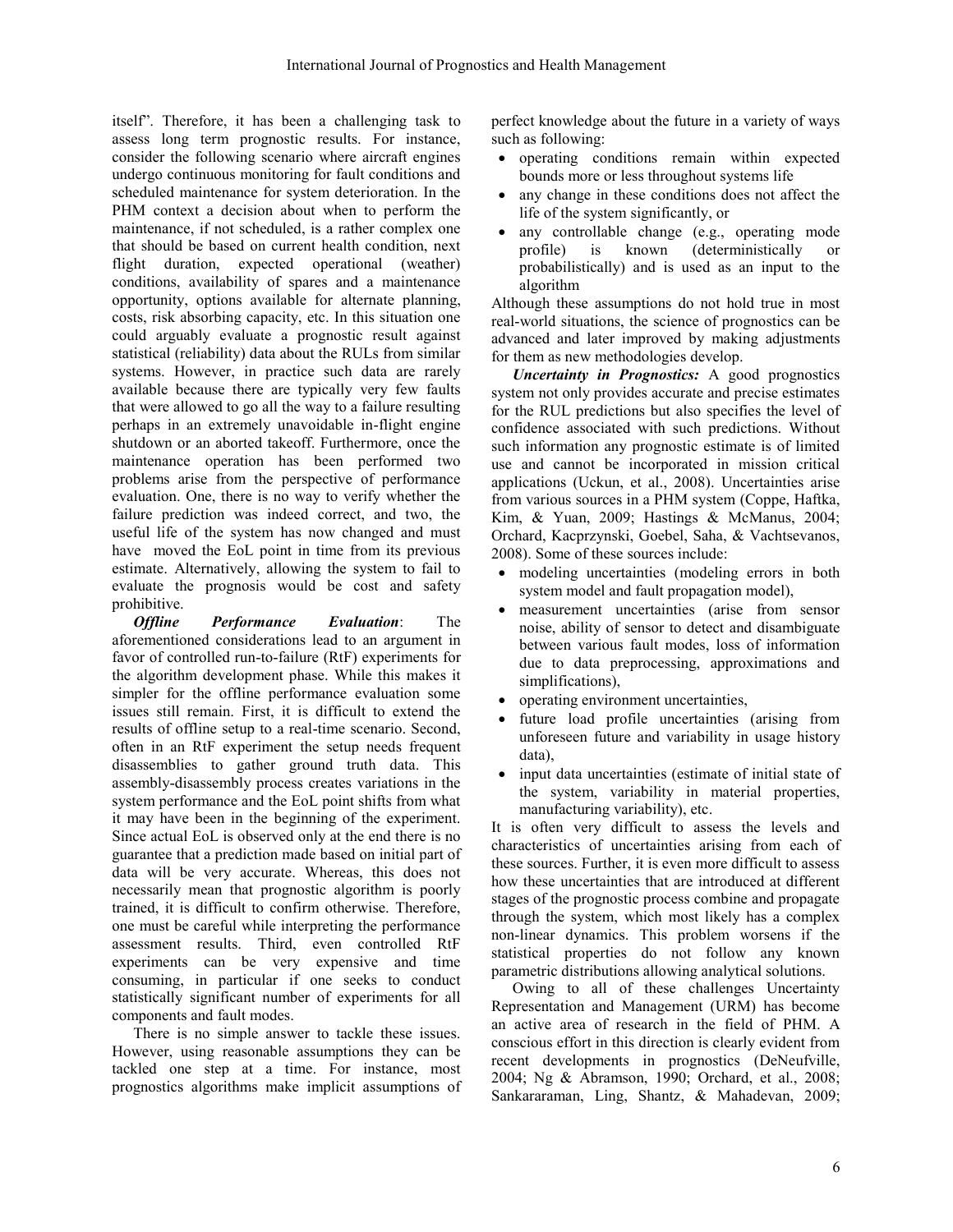Tang, Kacprzynski, Goebel, & Vachtsevanos, 2009). These developments must be adequately supported by suitable methods for performance evaluation that can incorporate various expressions of uncertainties in the prognostic outputs.

Although several approaches for uncertainty representation have been explored by researchers in this area, the most popular approach has been probabilistic representation. A well founded Bayesian framework has led to many analytical approaches that have shown promise (Guan, Liu, Saxena, Celaya, & Goebel, 2009; Orchard, Tang, Goebel, & Vachtsevanos, 2009; Saha & Goebel, 2009). In these cases a prediction is represented by a corresponding Probability Density Function (PDF). When it comes to performance assessment, in many cases a simplifying assumption is made about the form of distribution being Normal or any other known probability distribution. The experience from several applications, however, shows that this is hardly ever the case. Mostly these distributions are non-parametric and are represented by sampled outputs.

This paper presents prognostic performance metrics that incorporate these cases irrespective of their distribution characteristics.

# **5. PROGNOSTIC FRAMEWORK**

First, a notational framework is developed to establish relevant context and terminology for further discussions. This section provides a list of terms and definitions that will be used to describe the prognostics problem and related concepts to develop the performance evaluation framework. Similar concepts have been described in the literature. They sometimes use different terms to describe different concepts. This section is intended to resolve ambiguities in interpreting these terms for the purpose of discussions in this paper. It must be noted that in the following discussions  $t_x \in \mathbb{R}^+$  is used to denote time expressed in absolute units e.g., hours, minutes, seconds, etc., and  $x \in I^+$  is a time index to express time in relative units like operating hours, cycles, etc. It follows from the fact that realistic data systems sample from real continuous physical quantities.

Table 2: Frequently used prognostic terms and time indexes to denote important events in a prognostic process.

| Prognostic Terms |                                                                                                                                                                                     |  |  |  |  |
|------------------|-------------------------------------------------------------------------------------------------------------------------------------------------------------------------------------|--|--|--|--|
|                  | UUT Unit Under Test – an individual system for<br>which prognostics is being developed.<br>Although the same methodology may be<br>applicable for multiple systems in a fleet, life |  |  |  |  |
|                  | predictions are generated specific to each                                                                                                                                          |  |  |  |  |

|            | UUT.                                                                                                                                                                                                                                                     |  |  |  |  |
|------------|----------------------------------------------------------------------------------------------------------------------------------------------------------------------------------------------------------------------------------------------------------|--|--|--|--|
| PA         | Prognostic Algorithm - An algorithm that<br>tracks and predicts the growth of a fault mode<br>with time. PA may be data driven, model-<br>based or a hybrid.                                                                                             |  |  |  |  |
| <b>RUL</b> | Remaining Useful Life - amount of time left<br>for which a UUT is usable before some<br>corrective action is required. It can be<br>specified in relative or absolute time units,<br>e.g., load cycles, flight hours, minutes, etc.                      |  |  |  |  |
| <b>FT</b>  | Failure Threshold – a limit on damage level<br>beyond which a UUT is not usable. FT does<br>not necessarily indicate complete failure of the<br>system but a conservative estimate beyond<br>which risk of complete failure exceeds<br>tolerance limits. |  |  |  |  |
| <b>RtF</b> | Run-to-Failure – refers to a scenario where a<br>system has been allowed to fail and<br>corresponding observation data are collected<br>for later analysis.                                                                                              |  |  |  |  |
|            |                                                                                                                                                                                                                                                          |  |  |  |  |
|            | Important Time Index Definitions (Figure 4)                                                                                                                                                                                                              |  |  |  |  |
| $t_0$      | Initial time when health monitoring for a UUT<br>begins.                                                                                                                                                                                                 |  |  |  |  |
| F          | Time index when a fault of interest initiates in<br>the UUT. This is an event that might be<br>unobservable until the fault grows to<br>detectable limits.                                                                                               |  |  |  |  |
| D          | Time index when a fault is detected by a<br>diagnostic system. It denotes the time instance<br>when a prognostic routine is triggered the first<br>time.                                                                                                 |  |  |  |  |
| P          | Time index when a prognostics routine makes<br>its first prediction. Generally speaking, there is<br>a finite delay before predictions are available<br>once a fault is detected.                                                                        |  |  |  |  |
| EOL        | End-of-Life – time instant when a prediction<br>crosses a FT. This is determined through RtF<br>experiments for a specific UUT.                                                                                                                          |  |  |  |  |
| EoP        | End-of-Prediction – time index for the last<br>prediction before EoL is reached. this is a<br>conceptual time index that depends on<br>frequency of prediction and assumes<br>predictions are updated until EoL is reached.                              |  |  |  |  |
|            | EoUP End-of-Useful Predictions - time index<br>beyond which it is futile to update a RUL<br>prediction because no corrective action is<br>possible in the time available before EoL.                                                                     |  |  |  |  |
|            |                                                                                                                                                                                                                                                          |  |  |  |  |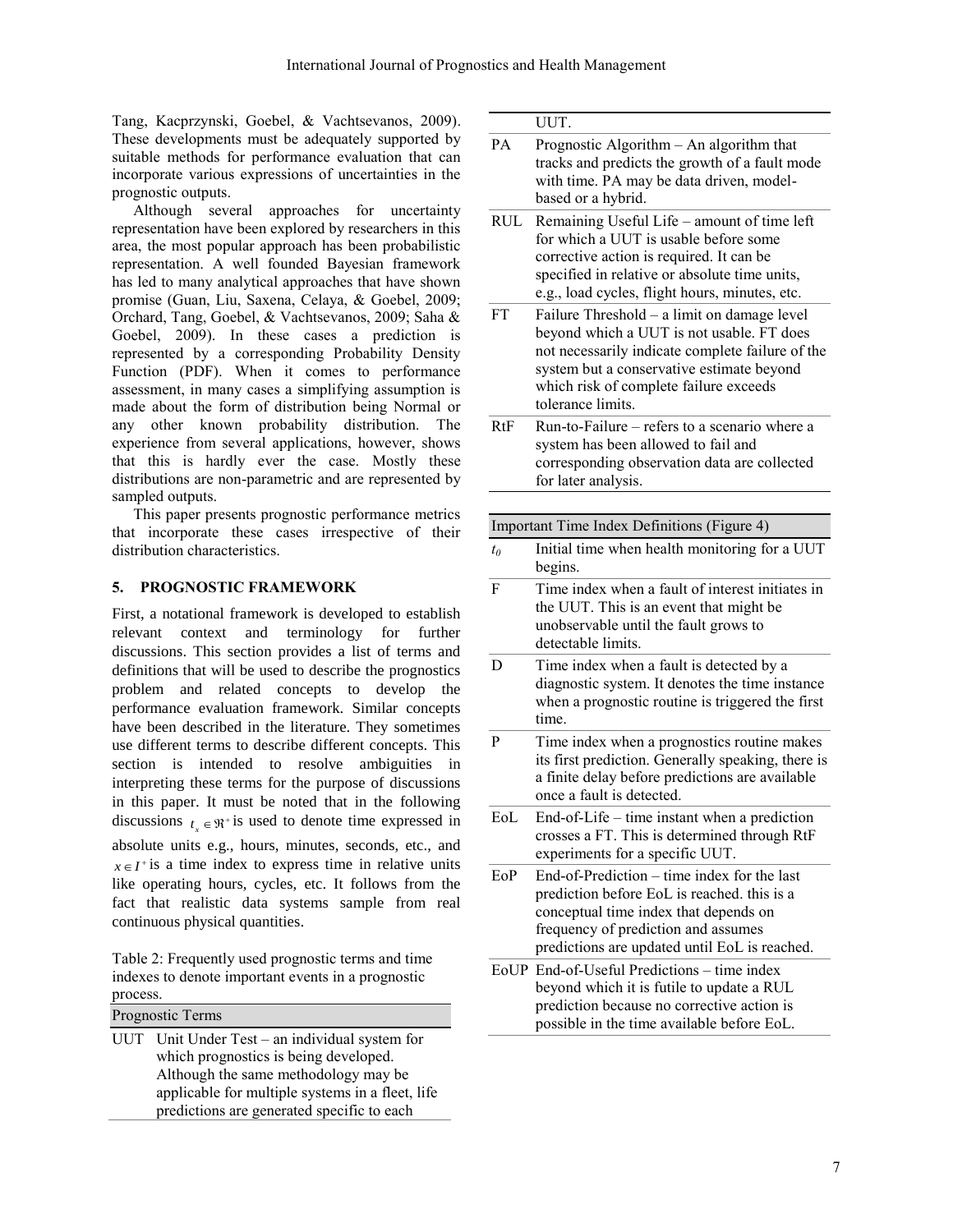

<span id="page-7-0"></span>Figure 4: An illustration depicting some important prognostic time indices (definitions and concepts).

## **Symbols and Notations**

- *i* time index representing time instant  $t_i$ <br>*l* is the index for  $l^{\text{th}}$  unit under test (UUT)
- *l* is the index for  $l^{\text{th}}$  unit under test (UUT)
- *p* set of all indexes when a prediction is made the first element of  $p$  is  $P$  and the last is EoP  $t_{\text{EoL}}$  time instant at End-of-Life (EoL)
- $t_{\text{EoUP}}$  time for End-of-Useful-Prediction (EoUP)
- *t*repair time taken by a reparative action for a system
- $t_{\rm P}$  time instant when the first prediction is made
- $t<sub>D</sub>$  time instant when a fault is detected
- $f_n^l(i)$  *n*<sup>th</sup> feature value for the  $l^{\text{th}}$  UUT at time  $t_i$
- $c_m^l(i)$  *m*<sup>th</sup> operational condition for the  $l^{th}$  UUT at  $t_i$
- *r l* (*i*) predicted RUL for the  $l^{th}$  UUT at time  $t_i$ reference to *l* may be omitted for a single UUT
- $r_*^l(i)$ ground truth for RUL at time *t<sup>i</sup>*
- $\phi^{i}(i | j)$  Prediction for time  $t_i$  given data up to time  $t_j$ for the  $l^{th}$  UUT. Prediction may be made in any domain, e.g., feature, health, RUL, etc.
- $\Phi^i(i)$  Trajectory of predictions  $\phi^i(i|j)$  made for the  $l^{th}$  UUT at time  $t_j$  for all times  $t_i$  s.t.  $i > j$ . E.g., financial and weather forecasts
- $h^l(i)$ Health of system for the  $l^{th}$  UUT at time  $t_i$
- *α* accuracy modifier such that  $\alpha \in [0,1]$
- *α* maximum allowable positive error
- *α* minimum allowable negative error
- *λ* time window modifier s.t.  $t_{\lambda} = t_{P} + \lambda(t_{Eol} t_{P})$ where  $\lambda \in [0,1]$
- *β* minimum desired probability threshold
- *ω* weight factor for each Gaussian component
- *θ* parameters of RUL distribution
- $\varphi(x)$  non-parameterized probability distribution for any variable *x*
- $\varphi_{\theta}(x)$  parameterized probability distribution for any variable *x*
- $\pi[x]$  probability mass of a distribution of any variable *x* within *α*-bounds  $\lceil \alpha, \alpha^+ \rceil$ , i.e.  $\pi[x] =$  $^{+}$

$$
\sum_{a^-}^{a^+} \varphi(x); x \in I^+ \underset{\text{or} \ \int_{a^-}^{a^+} \varphi_{\theta}(x) dx; x \in \mathfrak{R}^+
$$

 $M(i)$  a performance metric of interest at time  $t_i$ 

- $C_M$  center of mass as a measure of convergence for a metric *M*
- $x_c, y_c$  *x* and *y* coordinates for center of mass  $(C_M)$

#### **Assumptions for the Framework**

- Prognostics is condition based health assessment that includes detection of failure precursors from sensor data, prediction of RUL by generating a current state estimate and using expected future operational conditions for a specific system.
- A suitable diagnostic algorithm correctly detects, identifies and isolates the system fault before it triggers a PA to predict evolution for that specific fault mode.
- If the information about future operational conditions is available it may be explicitly used in the predictions. Any prediction, otherwise, implicitly assumes current conditions would remain in the future and/or variations from current operating conditions do not affect the life of a system.
- RUL estimation is a prediction/ forecasting/ extrapolation process.
- Algorithms incorporate uncertainty representation and management methods to produce RUL distributions. Point estimates for RUL may be generated from these distributions through suitable methods when needed.
- RtF data are available that include sensor measurements, operating condition information, and EoL ground truth.
- A definition of failure threshold is available that determines the EoL for a system beyond which the system is not recommended for further use.
- In the absence of true EoL (determined experimentally) statistical (reliability) data such as MTTF (Mean Time to Failure) or MTBF (Mean Time Between Failures) may be used to define EoL with appropriate caution.

In a generic scenario a PA is triggered by an independent diagnostic algorithm whenever it detects a fault in the system with high certainty. PA may take some time to gather more data and tune itself before it starts predicting the growth of that fault. Based on a user defined FT the PA determines where the fault is expected to cross the FT and EoL of the system is reached. An estimate of RUL is generated by computing the difference between estimated EoL and the current time. As time progresses more measurement data become available that are used to make another prediction and the estimates of EoL and RUL are correspondingly updated. This process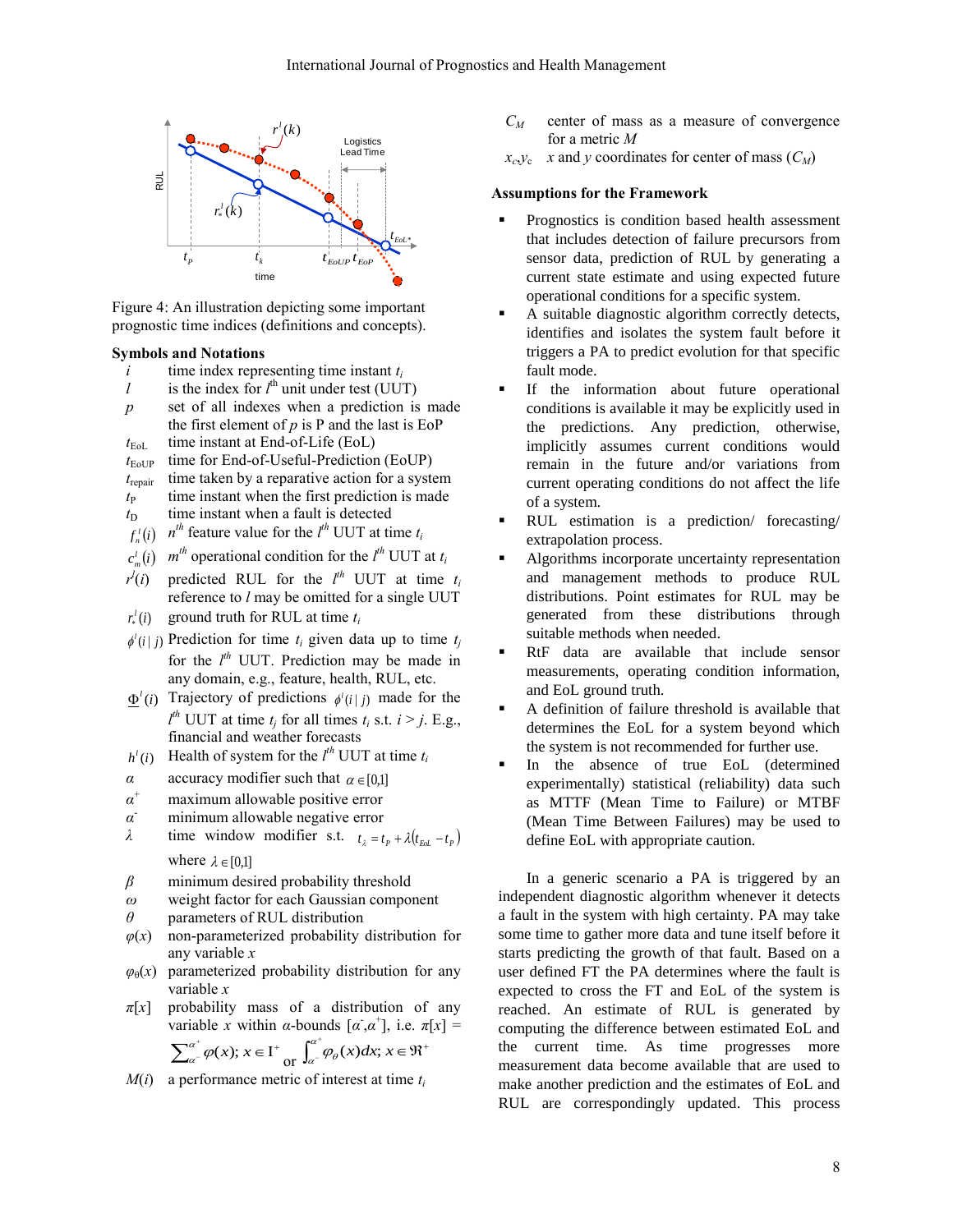continues until one of the following happens:

- the system is taken down for maintenance.
- EoUP is reached and any further predictions may not be useful for failure avoidance operations.
- the system has failed (unexpectedly).
- the case where problem symptoms have disappeared (can occur if there were false alarms, intermittent fault, etc.).

#### **Definitions**

*Time Index:* In a prognostics application time can be discrete or continuous. A time index *i* will be used instead of the actual time, e.g.,  $i=10$  means  $t_{10}$ . This takes care of cases where sampling time is not uniform. Furthermore, time indexes are invariant to time-scales.

*Time of Detection of Fault:* Let *D* be the time index for time  $(t_D)$  at which the diagnostic or fault detection algorithm detected the fault. This process will trigger the prognostics algorithm which should start making RUL predictions as soon as enough data has been collected, usually shortly after the fault was detected. For some applications, there may not be an explicit declaration of fault detection, e.g., applications like battery health management, where prognosis is carried out on a decay process. For such applications  $t<sub>D</sub>$  can be considered equal to  $t_0$  i.e., prognostics is expected to trigger as soon as enough data has been collected instead of waiting for an explicit diagnostic flag (see [Figure 5\)](#page-8-0).

*Time to Start Prediction:* Time indices for times at which a fault is detected  $(t<sub>D</sub>)$  and when the system starts predicting  $(t<sub>P</sub>)$  are differentiated. For certain algorithms  $t_D = t_P$  but in general  $t_P \geq t_D$  as PAs need some time to tune with additional fault progression data before they can start making predictions [\(Figure 5\)](#page-8-0). Cases where a continuous data collection system is employed even before a fault is detected, sufficient data may already be available to start making predictions and hence  $t_P = t_D$ .

*Prognostics Features:* Let  $f_n^l(i)$  be a feature at time index *i*, where  $n = 1, 2, ..., N$  is the feature index, and *l*  $= 1, 2, \ldots, L$  is the UUT index (an index identifying the different units under test). In prognostics, irrespective of the analysis domain, i.e., time, frequency, wavelet, etc., features take the form of time series and can be physical variables, system parameters or any other quantity that can be computed from observable variables of the system to provide or aid prognosis. Features can be also referred to as a 1x*N* feature vector  $F^l(i)$  of the  $l^{th}$  UUT at time index *i*.

*Operational Conditions:* Let  $c_m^l(i)$  be an operational condition at time index *i*, where  $m = 1, 2, \dots, M$  is the condition index, and  $l = 1, 2, \ldots, L$  is the UUT index.

Operational conditions describe how the system is being operated and also include the load on the system. The conditions can also be referred to as a 1x*M* vector  $C^l(i)$  of the *l*<sup>th</sup> UUT at time index *i*. The matrix  $C^l$  for all times  $\lt t_P$  is referred to as load history and for times  $\geq$ *t<sup>P</sup>* as operational (load) profile for the system.

*Health Index:* Let  $h'(i)$  be a health index at time index *i* for UUT  $l = 1, 2, ..., L$ . *h* can be considered a normalized aggregate of health indicators (relevant features) and operational conditions.

*Ground Truth:* Ground truth, denoted by the subscript \*, represents the best belief about the true value of a system variable. In the feature domain  $f_{*n}^{l}(i)$ may be directly or indirectly calculated from measurements. In the health domain,  $h'_{*}(i)$  is the computed health at time index *i* for UUT  $l = 1, 2, ..., L$ after a run-to-failure test. For an offline study  $EoL*$  is the known end-of-life point for the system.



<span id="page-8-0"></span>Figure 5: Features and conditions for  $l^{\text{th}}$  UUT (Saxena, et al., 2008).

*History Data:* History data, denoted by the subscript  $#$ , encapsulates all the a priori information we have about a system. Such information may be of the form of archived measurements or observed EoL data, and can refer to variables in both the feature and health domains represented by  $f_{\text{m}}^l(i)$  and  $h_{\text{m}}^l(i)$  respectively. For a fleet of systems all reliability estimates such as MTTF or MTBF would be considered history data.

*Point Prediction:* Let  $\phi^{(i)}(i|j)$  be a prediction for a variable of interest at a desired point of time  $t_j$  given information up to time  $t_j$ , where  $t_j \leq t_i$  (see [Figure 6\)](#page-9-0). Predictions can be made in any domain, features or health. In some cases it is useful to extrapolate features and then aggregate them to compute health and in other cases features are aggregated to a health and then extrapolated to estimate RUL. It must be noted here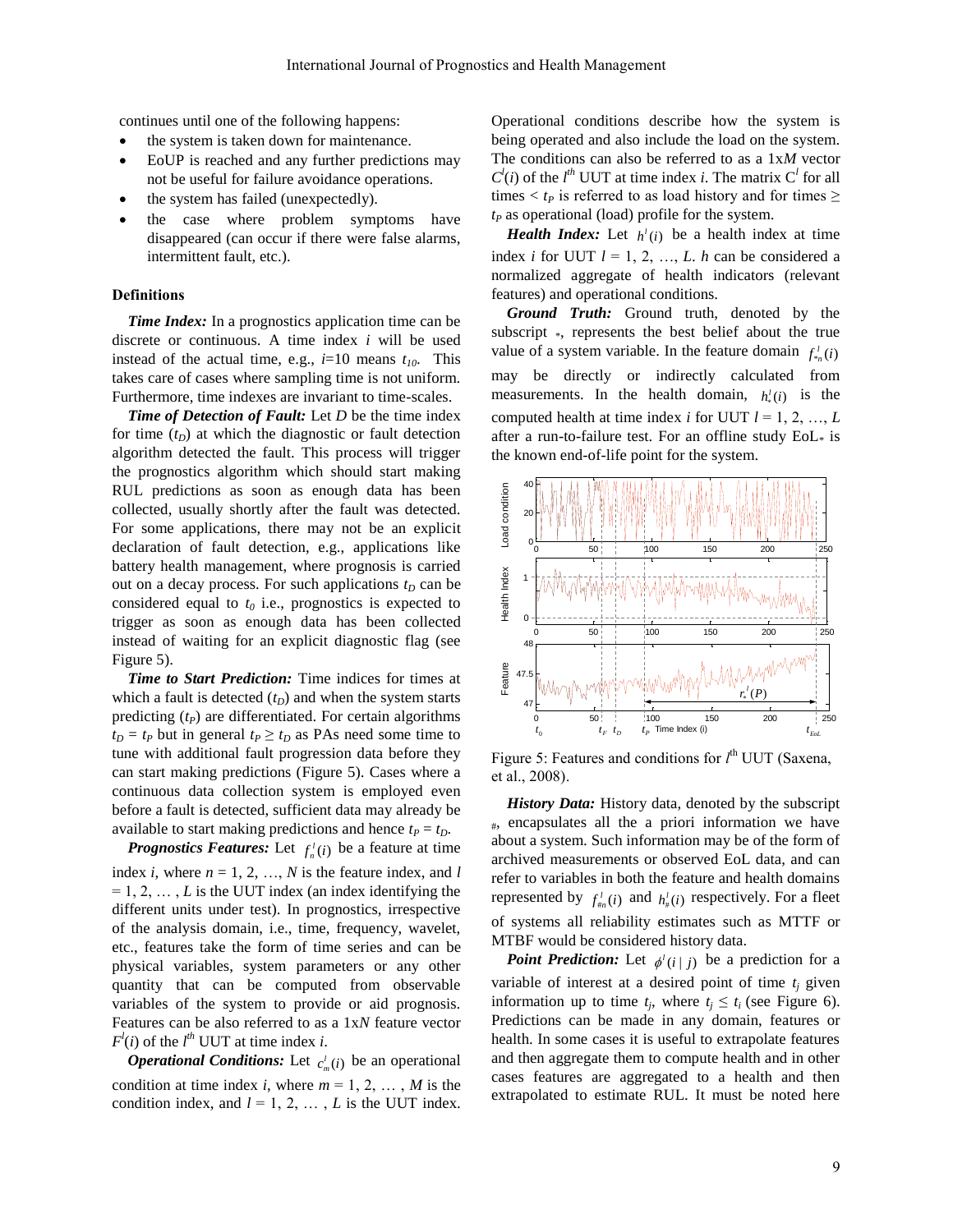that a point prediction may be expressed as probability a distribution or estimated moments derived from the probability distribution.

**Trajectory Prediction:** Let  $\Phi^l(i)$  be a trajectory of predictions formed by point predictions for a variable of interest from time index *i* onwards such that  $\underline{\Phi}^{i}(i) = \{\phi^{i}(i|i), \phi^{i}(i+1|i), ..., \phi^{i}(EoP|i)\}$  (see [Figure 6\)](#page-9-0). It must be noted that only the last point of this trajectory, i.e.,  $\phi^{l}$  (*EoP* | *i*) is used to estimate RUL.



<span id="page-9-0"></span>Figure 6: Illustration showing a trajectory prediction. Predictions get updated every time instant.

*RUL:* Let  $r^l(i)$  be the remaining useful life estimate at time index *i* given that the information (features and conditions) up to time index *i* and an expected operational profile for the future are available. RUL is computed as the difference between the predicted time of failure (where health index approaches zero) and the current time *t<sup>i</sup>* . RUL is estimated as

$$
r^{l}(i) = t_{j} - t_{i}
$$
, where  $j = \max_{z} \{h^{l}(z) \ge 0, z > i\}$ . (1)

Corresponding ground truth is computed as

$$
r_*^l(i) = t_j - t_i, \text{ where } j = \max_z \Big\{ h_*^l(z) \ge 0, z > i \Big\}. \tag{2}
$$

*RUL vs. Time Plot:* RUL values are plotted against time to compare with RUL ground truth (represented by a straight line). As illustrated in [Figure 7,](#page-9-1) this visually summarizes prediction performance as it evolves through time. This plot is the foundation of prognostic metrics developed in subsequent sections.



<span id="page-9-1"></span>Figure 7: Comparing RUL predictions from ground truth ( $p = {P | P \in [70,240]}, t_{EoL} = 240, t_{EoP} > 240)$ (Saxena, et al., 2008).

# <span id="page-9-3"></span>**5.1 Incorporating Uncertainty Estimates**

As discussed in section [4,](#page-4-1) prognostics is meaningless unless the uncertainties in the predictions are accounted for. PAs can handle these uncertainties in various ways such as propagating through time the prior probabilities of uncertain inputs and estimating posteriori distributions of EoL and RUL quantities (Orchard & Vachtsevanos, 2009). Therefore, the metrics should be designed such that they can make use of these distributions while assessing the performance. The first step in doing so is to define a reasonable point estimate from these distributions such that no interesting features get ignored in decision making. Computationally the simplest, and hence most widely used, practice has been to compute mean and variance estimates of these distributions (Goebel, Saha, & Saxena, 2008). In reality these distributions are rarely smooth or symmetric, thereby resulting in large errors due to such simplifying assumptions especially while carrying out performance assessment. It is, therefore, suggested that other estimates of central tendency (location) and variance (spread) be used instead of mean and standard deviation, which are appropriate only for Normal cases. For situations were normality of the distribution cannot be established, it is preferable to rely on median as a measure of location and the quartiles or Inter Quartile Range (IQR) as a measure of spread (Hoaglin, Mosteller, & Tukey, 1983). Various types of distributions are categorized into four categories and corresponding methods to compute more appropriate location and spread measures are suggested in [Table 3.](#page-11-0) For the purpose of plotting and visualizing the data use of error bars and box-plots is suggested [\(Figure 8\)](#page-9-2); more explanation is given in the following sections.



<span id="page-9-2"></span>Figure 8: Visual representation for distributions. Distributions shown on the left can be represented by box plots as shown on the right (Saxena, et al., 2009b).

While mean and variance estimates are good for easy understanding they can be less robust when deviations from assumed distribution category are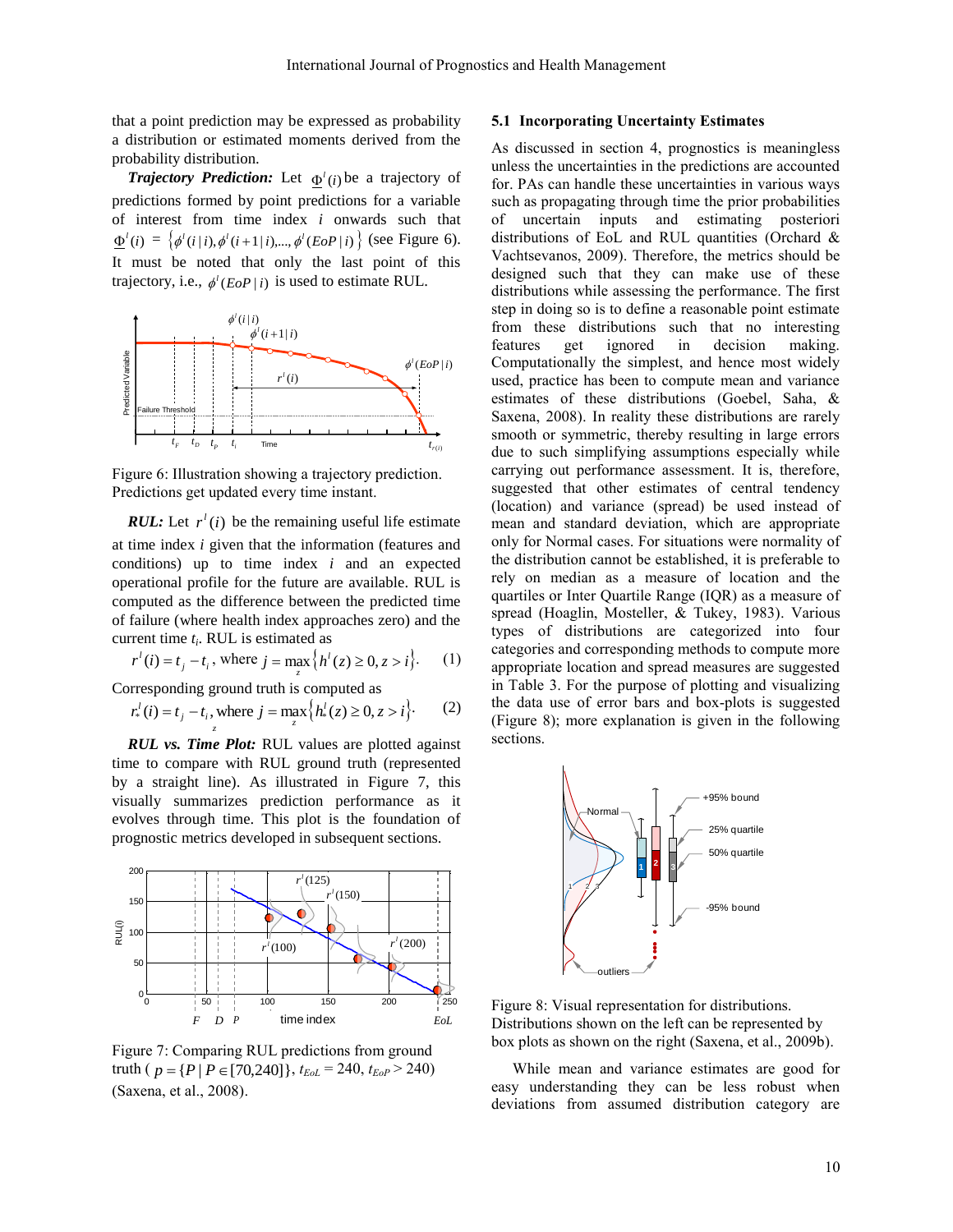random and frequent. Furthermore, given the fact that there will be uncertainty in any prediction one must make provisions to account for these deviations. One common way to do so is to specify an allowable error bound around the point of interest and one could use the total probability of failure within that error bound instead of basing a decision on a single point estimate. As shown in [Figure 9,](#page-10-0) this error bound may be asymmetric especially in the case of prognostics, since it is often argued that an early prediction is preferred over a late prediction.



<span id="page-10-0"></span>Figure 9: Concepts for incorporating uncertainties.

These ideas can be analytically incorporated into the numerical aspect of the metrics by computing the probability mass of a prediction falling within the specified  $\alpha$ -bounds. As illustrated in the figure, the EoL ground truth may be very different than the estimated EoL and hence the decisions based on probability mass are expectedly more robust. Computing the probability mass requires integrating the probability distribution between the  $\alpha$ -bounds [\(Figure 10\)](#page-10-1).

The cases where analytical form of the distribution is available, like for Normal distributions, this probability mass can be computed analytically by integrating the area under the prediction PDF between the  $\alpha$ -bounds ( $\alpha^{\dagger}$  to  $\alpha^{\dagger}$ ). However, for cases where there is no analytical form available, a summation based on histogram obtained from the process/algorithm can be used to compute this probability (see [Figure 10\)](#page-10-1). A formal way to include this probability mass into the analytical framework is by introducing a *β*-criterion, where a prediction is considered inside *α*-bounds only if the probability mass of the corresponding distribution within the *α*-bounds is more than a predetermined threshold *β*. This parameter is also linked to the issues of uncertainty management and risk absorbing capacity of the system.



<span id="page-10-1"></span>Figure 10: Procedure to compute probability mass of RULs falling within specified *α*-bounds.

The categorization shown in [Table 3](#page-11-0) determines the method of computing the probability of RULs falling between *α*-bounds, i.e., area integration or discrete summation, as well as how to represent it visually. For cases that involve a Normal distribution, using a confidence interval represented by a confidence bar around the point prediction is sufficient (Devore, 2004). For situations with non-Normal single mode distributions this can be done with an inter-quartile plot represented by a box plot (Martinez, 2004). Box plots convey how a prediction distribution is skewed and whether this skew should be considered while computing a metric. A box plot also has provisions to represent outliers, which may be useful to keep track of in risk sensitive situations. It is suggested to use box plots superimposed with a dot representing the mean of the distribution. This will allow keeping the visual information in perspective with respect to the conventional plots. For the mixture of Gaussians case, it is recommended that a model with few (preferably *n*  $\leq$  4) Gaussian modes is created and corresponding confidence bars plotted adjacent to each other. The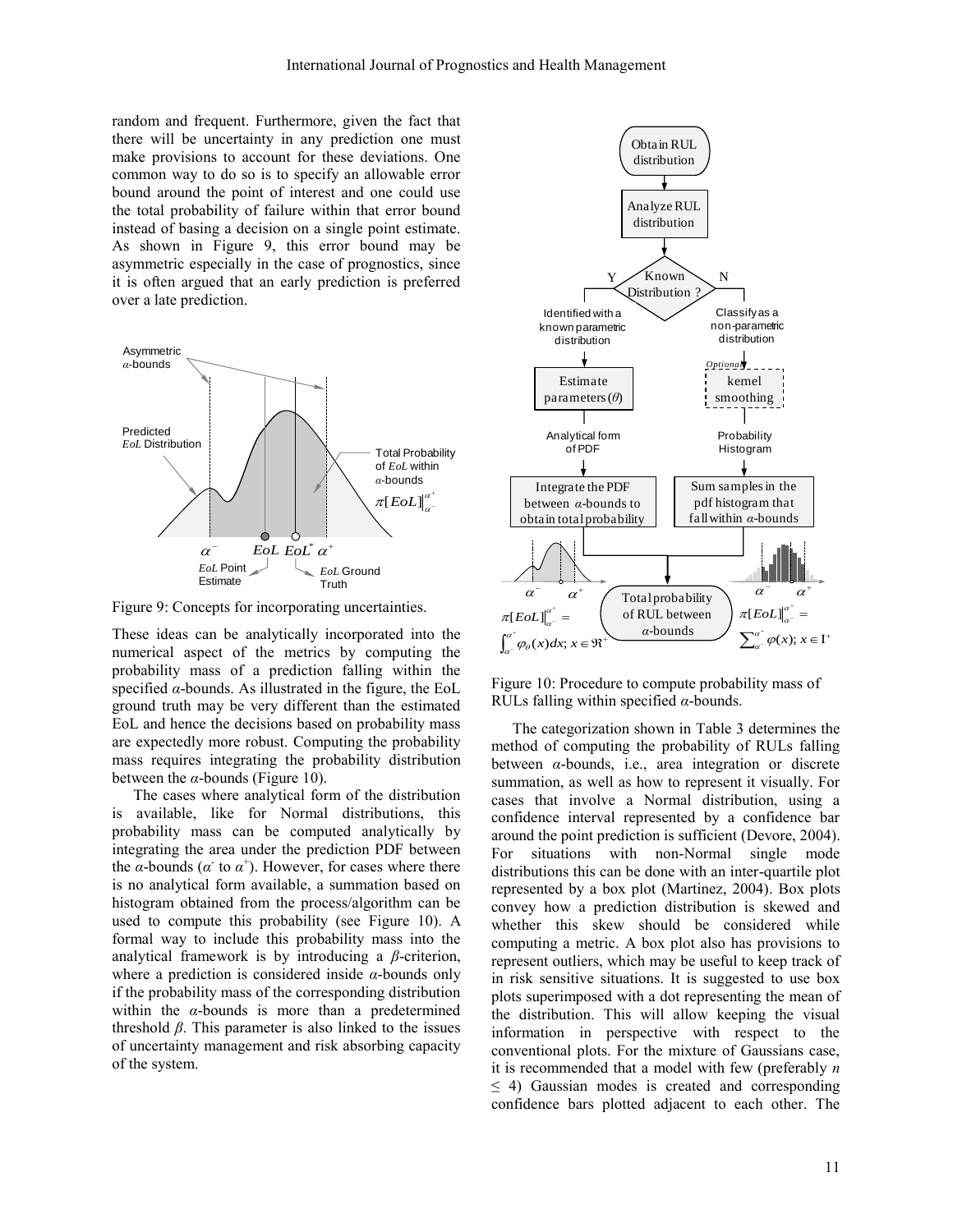weights for each Gaussian component can then be represented by the thickness of the error bars. It is not recommended to plot multiple box plots since there is no methodical way to differentiate and isolate the samples associated to individual Gaussian components, and compute the quartile ranges separately for each of them. A linear additive model is assumed here for simplicity while computing the mixture of Gaussians.

where:

 $\varphi(x)$  is a PDF with of multiple Gaussians

*ω* is the weight factor for each Gaussian component

 $N(\mu, \sigma)$  is a Gaussian distribution with parameters *µ* and *σ*

*n* is the number of Gaussian modes identified in the distribution.

$$
\varphi(x) \cong \omega_1 \cdot N(\mu_1, \sigma_1) + \dots + \omega_n \cdot N(\mu_n, \sigma_n); n \in I^+ \quad (3)
$$

<span id="page-11-0"></span>Table 3: Methodology to select location and spread measures along with visualization methods (Saxena, et al., 2009b).

|                                | <b>Normal Distribution</b>                                           | <b>Mixture of Gaussians</b>                                                           | <b>Non-Normal</b><br><b>Distribution</b>                                                      | <b>Multimodal</b><br>(non-Normal)                                    |
|--------------------------------|----------------------------------------------------------------------|---------------------------------------------------------------------------------------|-----------------------------------------------------------------------------------------------|----------------------------------------------------------------------|
|                                | Parametric                                                           |                                                                                       | Non-Parametric                                                                                |                                                                      |
| Location<br>(Central tendency) | Mean $(\mu)$                                                         | Means: $\mu_1, \mu_2, , \mu_n$<br>weights: $\omega_1$ , $\omega_2$ , , $\omega_n$     | Mean,<br>Median.<br>L-estimator,<br>M-estimator                                               | Dominant median.<br>Multiple medians,<br>L-estimator,<br>M-estimator |
| <b>Spread</b><br>(variability) | Sample standard deviation $(\sigma)$ ,<br>IQR (inter quartile range) | Sample standard<br>deviations: $\sigma_1, \sigma_2, , \sigma_n$                       | Mean Absolute Deviation (MAD),<br>Median Absolute Deviation (MdAD),<br>Bootstrap methods, IQR |                                                                      |
| <b>Visualization</b>           | Confidence Interval (CI),<br>Box plot with mean<br>ю<br>Ô            | Multiple CIs with varying<br>bar width<br>Note: here $\omega_1 > \omega_2 > \omega_3$ | Box plot with mean<br>$\Omega$                                                                | Box plot with mean<br>$\circ$                                        |

#### **6. PERFORMANCE METRICS**

## **6.1 Limitations of Classical Metrics**

In Saxena, et al. (2009a) it was reported that the most commonly used metrics in the forecasting applications are accuracy (bias), precision (spread), MSE, and MAPE. Tracking the evolution of these metrics one can see that these metrics were successively developed to incorporate issues not covered by their predecessors. There are more variations and modifications that can be found in literature that measure different aspects of performance. Although these metrics captured important aspects, this paper focuses on enumerating various shortcomings of these metrics from a prognostics viewpoint. Researchers in the PHM community have further adapted these metrics to tackle

these shortcomings in many ways (Saxena, et al., 2008). However, there are some fundamental differences between the performance requirements from general forecasting applications and prognostics applications that did not get adequately addressed. This translates into differences at the design level for the metrics in either case. Some of these differences are discussed here.

These metrics provide a statistical accounting of variations in the distribution of RULs. Whereas this is meaningful information, these metrics are not designed for applications where RULs are continuously updated as more data becomes available. Prognostics prediction performance (e.g., accuracy and precision) tends to be more critical as time passes by and the system nears its end-of-life. Considering EoL as a fixed reference point in time, predictions made at different times create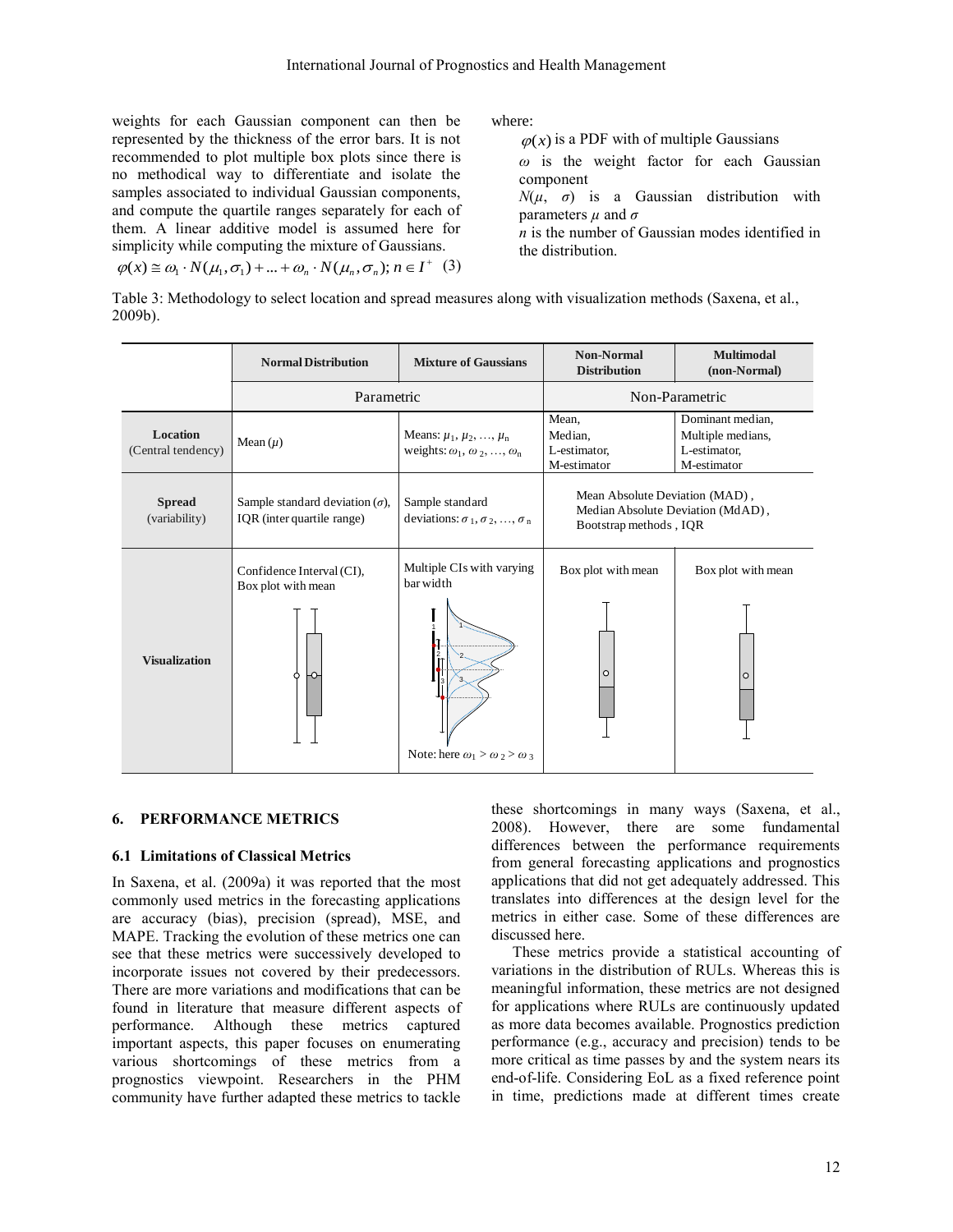several conceptual difficulties in computing an aggregate measure using conventional metrics. Predictions made early on have access to less information about the dynamics of fault evolution and are required to predict farther in time. This makes the prediction task more difficult as compared to predicting at a later stage. Each successive prediction utilizes additional data available to it. Therefore, a simple aggregate of performance over multiple predictions made is not a fair representative of overall performance. It may be reasonable to aggregate fixed nstep ahead (fixed horizon) predictions instead of aggregating EoL predictions (moving horizon). Performance at specific times relative to the EoL can be a reasonable alternative as well. Furthermore, most physical processes describing fault evolution tend to be more or less monotonic in nature. In such cases it becomes easier to learn true parameters of the process as more data become available. Thus, it may be equally important to quantify how well and how quickly an algorithm improves as more data become available.

Following from the previous argument, conventional measures of accuracy and precision tend to account for statistical bias and spread arising from the system. What is missing from the prognostics point of view is a measure that encapsulates the notion of performance improvement with time, since prognostics continuously updates, i.e., successive predictions occur at early stages close to fault detection, middle stages while the fault evolves, and late stages nearing EoL. Depending on application scenarios, criticality of predictions at different stages may be ranked differently. A robust metric should be capable of making an assessment at all stages. This will not only allow ranking various algorithms at different stages but also allow switching prediction models with evolving fault stages instead of using a single prediction algorithm until EoL.

Time scales involved in prognostics applications vary widely (on the order of seconds and minutes for electronic components vs. weeks and years for battery packs). This raises an important question - "how far in advance is enough when predicting with a desired confidence?" Although the earlier the better, a sufficient time to plan and carry out an appropriate corrective action is what is sought. While qualitatively these performance measures remain the same (i.e., accuracy and precision) one needs to incorporate the issues of time criticality.

The new metrics developed and discussed in the following sections attempt to alleviate some of these issues in evaluating prognostic performance.

# **6.2 Prognostic Performance Metrics**

In this paper four metrics are discussed that can be used to evaluate prognostic performance while keeping in mind the various issued discussed earlier. These four metrics follow a systematic progression in terms of the information they seek [\(Figure 11\)](#page-12-0).

The first metric, Prognostic Horizon, identifies whether an algorithm predicts within a specified error margin (specified by the parameter  $\alpha$ , as discussed in the section [5.1\)](#page-9-3) around the actual EoL and if it does how much time it allows for any corrective action to be taken. In other words it assesses whether an algorithm yields a sufficient prognostic horizon; if not, it may not be meaningful to continue on computing other metrics. If an algorithm passes the PH test, the next metric, *α-λ* Performance, goes further to identify whether the algorithm performs within desired error margins (specified by the parameter  $\alpha$ ) of the actual RUL at any given time instant (specified by the parameter  $\lambda$ ) that may be of interest to a particular application. This presents a more stringent requirement of staying within a converging cone of the error margin as a system nears EoL. If this criterion is also met, the next step is to quantify the accuracy levels relative to the actual RUL. This is accomplished by the metrics Relative Accuracy and Cumulative Relative Accuracy. These metrics assume that prognostic performance improves as more information becomes available with time and hence, by design, an algorithm will satisfy these metrics criteria if it converges to true RULs. Therefore, the fourth metric, Convergence, quantifies how fast the algorithm converges if it does satisfy all previous metrics. These metrics can be considered as a hierarchical test that provides several levels of comparison among different algorithms in addition to the specific information these metrics individually provide regarding algorithm performance.



<span id="page-12-0"></span>Figure 11: Hierarchical design of the prognostics metrics.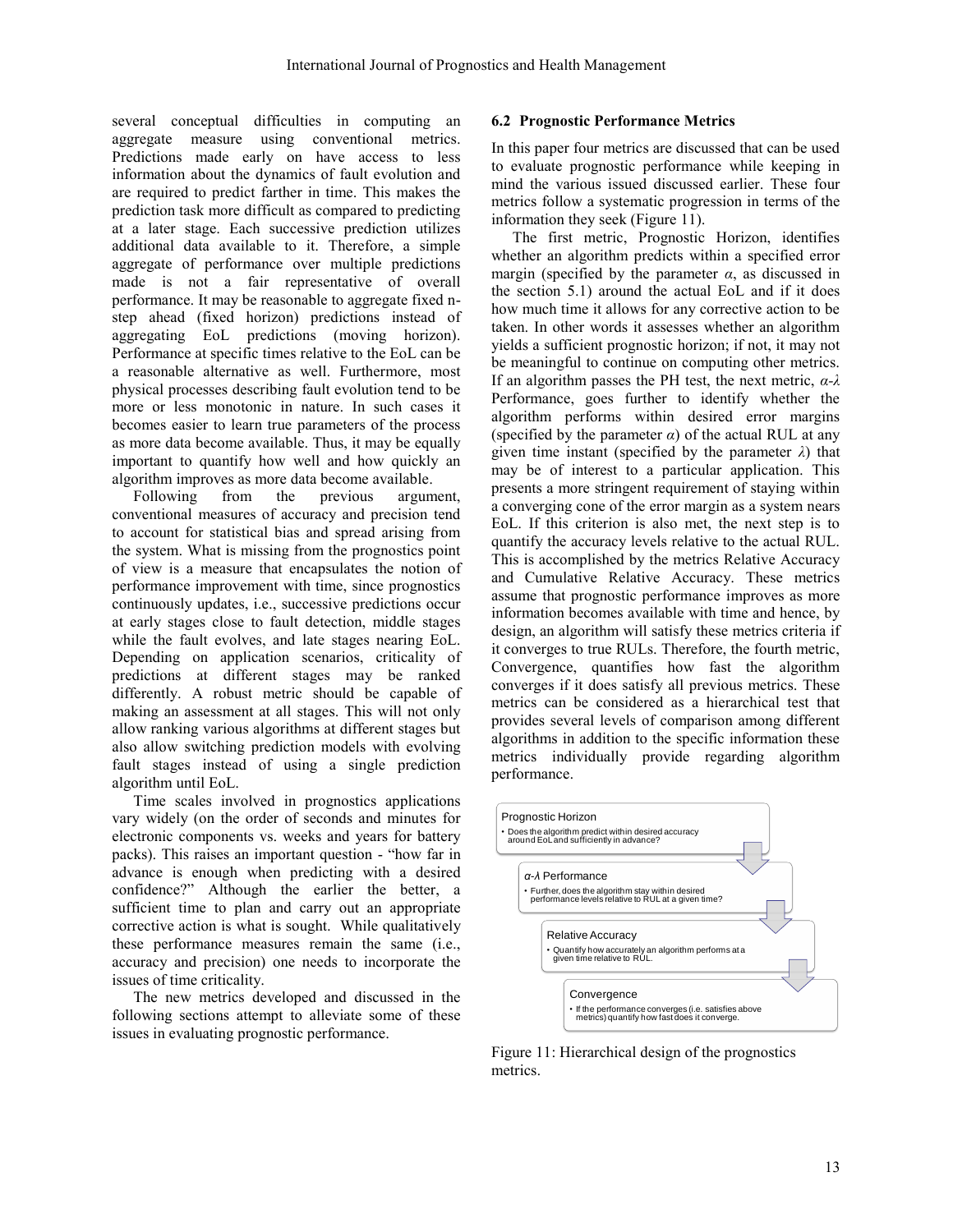It must be noted that these metrics share the attribute of performance tracking with time unlike the classical metrics. Discussion on detailed definitions and descriptions of these metrics follows henceforth.

*Prognostic Horizon*: Prognostic Horizon (PH) is defined as the difference between the time index *i* when the predictions first meet the specified performance criteria (based on data accumulated until time index *i*) and the time index for EoL. The performance requirement may be specified in terms of an allowable error bound (*α*) around the true EoL. The choice of *α* depends on the estimate of time required to take a corrective action. Depending on the situation this corrective action may correspond to performing maintenance (manufacturing plants) or bringing the system to a safe operating mode (operations in a combat zone).

$$
PH = t_{EOL} - t_{i_{\alpha\beta}} \tag{4}
$$

where:

 $\mathcal{L}_{\alpha\beta} = \min \left\{ j \mid (j \in p) \wedge \left( \pi[r(j)]_{-\alpha}^{+\alpha} \right) \geq \beta \right\}$  is  $i_{\alpha\beta} = \min \{j \mid (j \in p) \wedge [\pi[r(j)]^{\alpha} \geq \beta \}$  is the first time index when predictions satisfy *β*-criterion for a given *α*

*p* is the set of all time indexes when predictions are made

*l* is the index for  $l^{\text{th}}$  unit under test (UUT)

 $\beta$  is the minimum acceptable probability mass

 $r(j)$  is the predicted RUL distribution at time  $t_j$ 

*t*EoL is the predicted End-of-Life

 $[r(j)]^{\alpha^+}$  $\frac{\alpha}{\alpha^{-}}$  $\pi[r(j)]_{a^-}^{a^+}$  is the probability mass of the prediction PDF within the *α*-bounds that are given by  $\alpha^+ = r_* + \alpha \cdot t_{EoL}$  and  $\alpha^- = r_* - \alpha \cdot t_{EoL}$ 

As shown in [Figure 12,](#page-13-0) the desired level of accuracy with respect to the EoL ground truth is specified as ±*α*bounds (shaded band). RUL distributions are then plotted against time for all the algorithms that are to be compared. In simple cases the evaluation may be based on point estimates (mean, median, etc.) of the distributions. The PH for an algorithm is declared as soon the corresponding prediction enters the band of desired accuracy. As is evident from the illustration in [Figure 12\(](#page-13-0)a), the second algorithm  $(A2)$  has a longer PH. However, looking closely at the plots, A1 does not perform much worse than A2, but this method, being less robust due to use of only a point estimate, results in very different PH values for the two algorithms. This can be improved by using the *β*-criterion, as shown in [Figure 12\(](#page-13-0)b).



<span id="page-13-0"></span>Figure 12: (a) Illustration of Prognostics Horizon while comparing two algorithms based on point estimates (distribution means) (b) PH based on *β*-criterion results in a more robust metric.

Prognostic horizon produces a score that depends on length of ailing life of a system and the time scales in the problem at hand. The range of PH is between (*tEoL* $t_P$ ) and *max*{0,  $t_{EoL}$ - $t_{EoP}$ }. The best score for PH is obtained when an algorithm always predicts within desired accuracy zone and the worst score when it never predicts within the accuracy zone. The notion for Prediction Horizon has been long discussed in the literature from a conceptual point of view. This metric indicates whether the predicted estimates are within specified limits around the actual EoL so that the predictions are considered trustworthy. It is clear that a longer prognostic horizon results in more time available to act based on a prediction that has some desired credibility. Therefore, when comparing algorithms, an algorithm with longer prediction horizon would be preferred.

*α-λ Performance***:** This metric quantifies prediction quality by determining whether the prediction falls within specified limits at particular times with respect to a performance measure. These time instances may be specified as percentage of total ailing life of the system. The discussion henceforth is presented in the context of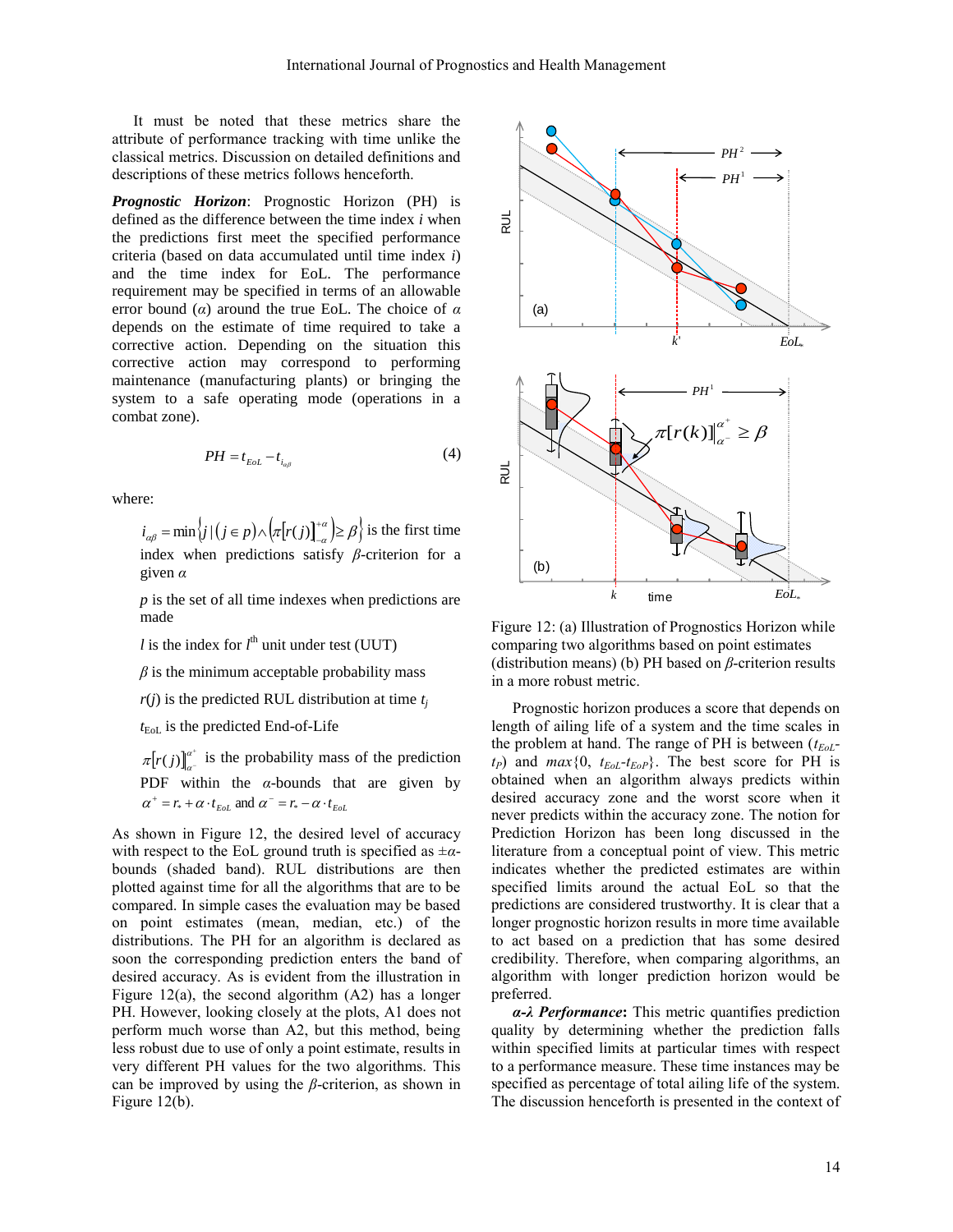accuracy as a performance measure, hence *α*-*λ accuracy,* but any performance measure of interest may fit in this framework.

*α*-*λ accuracy* is defined as a binary metric that evaluates whether the prediction accuracy at specific time instance  $t_{\lambda}$  falls within specified  $\alpha$ -bounds (Figure [13\)](#page-14-0). Here  $t_{\lambda}$  is a fraction of time between  $t_{P}$  and the actual *tEoL*. The *α*-bounds here are expressed as a percentage of actual RUL *r*(*iλ*) at *t<sup>λ</sup>* .

$$
\alpha - \lambda \text{ Accuracy} = \begin{cases} 1 & \text{if } \pi[r(i_{\lambda})]_{-\alpha}^{+\alpha} \ge \beta \\ 0 & \text{otherwise} \end{cases}
$$
 (5)

where:

*λ* is the time window modifier such that  $t_{\lambda} = t_{P} + \lambda (t_{Eol} - t_{P})$ 

*β* is the minimum acceptable probability for *β*criterion

 $r(i_{\lambda})$  is the predicted RUL at time index  $i_{\lambda}$ 

 $[r(i_{\lambda})]_{\lambda}^{\alpha^+}$  $\pi[r(i_\lambda)]_{a^{-}}^{a^{+}}$  is the probability mass of the prediction PDF within the *α*-bounds that are given by  $\alpha^+ = r_*(i_\lambda) + \alpha \cdot r(i_\lambda)$  and  $\alpha^- = r_*(i_\lambda) - \alpha \cdot r(i_\lambda)$ 



<span id="page-14-0"></span>Figure 13: (a)  $\alpha$ - $\lambda$  accuracy with the accuracy cone shrinking with time on RUL vs. time plot. (b) Alternate representation of *α-λ* accuracy on RUL-error vs. time plot.

As an example, this metric would determine whether a prediction falls within 10% accuracy ( $\alpha$  = 0.1) of the true RUL halfway to failure from the time the first prediction is made ( $\lambda = 0.5$ ). The output of this metric is binary  $(1=Y$ es or  $0=N_0$ ) stating whether the desired condition is met at a particular time. This is a more stringent requirement as compared to prediction horizon, as it requires predictions to stay within a cone of accuracy i.e., the bounds that shrink as time passes by as shown in [Figure 13\(](#page-14-0)a). For easier interpretability *α*-*λ* accuracy can also be plotted as shown in [Figure](#page-14-0)  [13\(](#page-14-0)b). It must be noted that the set of all time indexes (*p*) where a prediction is made is determined by the frequency of prediction step in a PA. Therefore, it is possible that for a given *λ* there is no prediction assessed at time  $t_{\lambda}$  if the corresponding  $i_{\lambda} \notin p$ . In such cases one can make alternative arrangements such as choosing another  $\lambda'$  closest to  $\lambda$  such that  $i_{\lambda'} \in p$ .

*Relative Accuracy*: Relative Accuracy (RA) is defined as a measure of error in RUL prediction relative to the actual RUL  $r*(i_\lambda)$  at a specific time index *iλ* .

$$
RA_{\lambda}^{l} = 1 - \frac{\left| r_{*}^{l}(i_{\lambda}) - \left\langle r^{l}(i_{\lambda}) \right\rangle \right|}{r_{*}^{l}(i_{\lambda})}
$$
(6)

where:

*λ* is the time window modifier such that  $t_{\lambda} = t_{P} + \lambda (t_{Eol} - t_{P}),$ 

*l* is the index for  $l^{\text{th}}$  unit under test (UUT),

 $r*(i_\lambda)$  is the ground truth RUL at time index  $i_\lambda$ ,

 $r(i<sub>\lambda</sub>)$  is an appropriate central tendency point estimate of the predicted RUL distribution at time index *i<sup>λ</sup>* .

This is a notion similar to *α*-*λ accuracy* where, instead of finding out whether the predictions fall within a given accuracy level at a given time instant, accuracy is measured quantitatively (see [Figure 14\)](#page-14-1). First a suitable central tendency point estimate is obtained from the prediction probability distribution using guidelines provided in [Table 3](#page-11-0) and then using Eq.6.



<span id="page-14-1"></span>Figure 14: Schematic illustrating Relative Accuracy.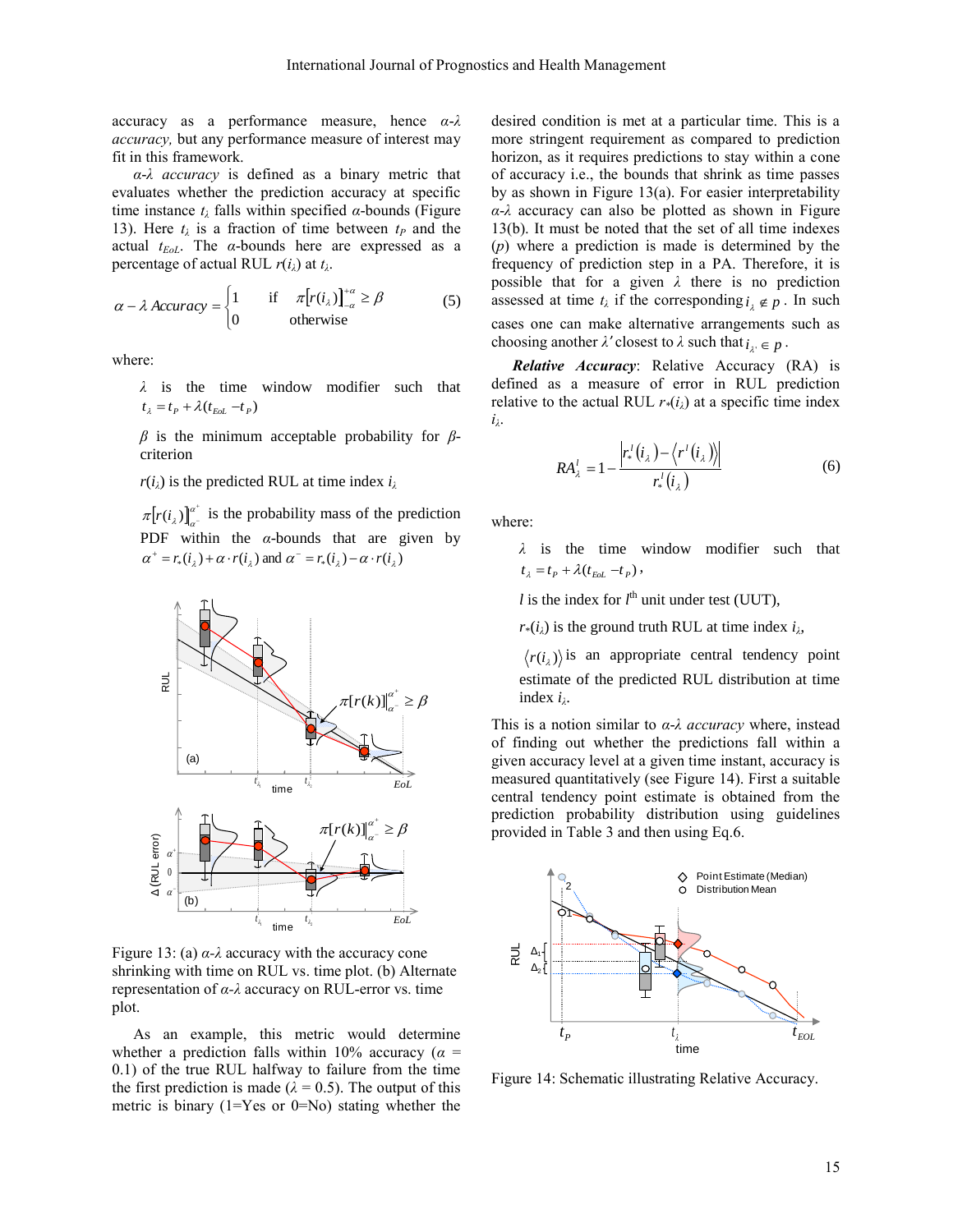RA may be computed at a desired time *t<sup>λ</sup>* . For cases with mixture of Gaussians a weighted aggregate of the means of individual modes can be used as the point estimate; where the weighting function is the same as the one for the various Gaussian components in the distribution. An algorithm with higher relative accuracy is desirable. The range of values for RA is [0,1], where the perfect score is 1. It must be noted that if the prediction error magnitude grows beyond 100%, RA results in a negative value. Large errors like these, if interpreted in terms of *α* parameter for previous metrics, would correspond to values greater than 1. Cases like these need not be considered as it is expected that, under reasonable assumptions, preferred *α* values will be less than 1 for PH and *α*-*λ* accuracy metrics and that these cases would not have met those criteria anyway.

RA conveys information at a specific time. It can be evaluated at multiple time instances before *t<sup>λ</sup>* to account for general behavior of the algorithm over time. To aggregate these accuracy levels, Cumulative Relative Accuracy (CRA) can be defined as a normalized weighted sum of relative accuracies at specific time instances.

$$
CRA_{\lambda}^{l} = \frac{1}{|p_{\lambda}|} \sum_{i \in p_{\lambda}} w(r^{l}(i)) RA_{\lambda}^{l}
$$
 (7)

where:

 $w(r<sup>l</sup>(i))$  is a weight factor as a function of RUL at all time indices

 $p_{\lambda}$  is the set of all time indexes before  $t_{\lambda}$  when a prediction is made

 $p_{\lambda}$  is the cardinality of the set

In most cases it is desirable to weigh those relative accuracies higher that are closer to *tEoL*. In general, it is expected that  $t_{\lambda}$  is chosen such that it holds some physical significance such as a time index that provides a required prediction horizon, or time required to apply a corrective action, etc. For instance, RA evaluated at  $t_{0.5}$  signifies the time when a system is expected to have consumed half of its ailing life, or in terms of damage index the time index when damage magnitude has reached 50% of the failure threshold. This metric is useful in comparing different algorithms for a given *λ* in order to get an idea on how well a particular algorithm does at significant times. Choice of *t<sup>λ</sup>* should also take into account the uncertainty levels that an algorithm entails by making sure that the distribution spread at  $t_{\lambda}$  does not cross over expected  $t_{EoL}$  by significant margins especially for critical applications. In other words the probability mass of the RUL

distribution at *t<sup>λ</sup>* extending beyond EoL should not be too large.

*Convergence*: Convergence is a meta-metric defined to quantify the rate at which any metric (M) like accuracy or precision improves with time. It is defined as the distance between the origin and the centroid of the area under the curve for a metric is a measure of convergence rate.

$$
C_M = \sqrt{(x_c - t_P)^2 + y_c^2},
$$
 (8)

where:

 $C_M$  is the Euclidean distance between the center of mass  $(x_c, y_c)$  and  $(t_p, 0)$ 

*M*(*i*) is a non-negative prediction accuracy or precision metric with a time varying value

 $(x_c, y_c)$  is the center of mass of the area under the curve  $M(i)$  between  $t_P$  and  $t_{EoUP}$ , defined as following

$$
x_c = \frac{\frac{1}{2} \sum_{i=P}^{EoUP} (t_{i+1}^2 - t_i^2) M(i)}{\sum_{i=P}^{EoUP} (t_{i+1} - t_i) M(i)}, \text{ and}
$$
  

$$
y_c = \frac{\frac{1}{2} \sum_{i=P}^{EoUP} (t_{i+1} - t_i) M(i)^2}{\sum_{i=P}^{EoUP} (t_{i+1} - t_i) M(i)}.
$$
 (9)

As suggested earlier, this discussion assumes that the algorithm performance improves with time. This is easily established if it has passed criteria for previous metrics. For illustration of the concept in [Figure 15](#page-15-0) three cases are shown that converge at different rates. Lower distance means a faster convergence. Convergence is a useful metric since we expect a prognostics algorithm to converge to the true value as more information accumulates over time. Further, a faster convergence is desired to achieve a high confidence in keeping the prediction horizon as large as possible.



<span id="page-15-0"></span>Figure 15: Convergence compares the rates at which different algorithms improve.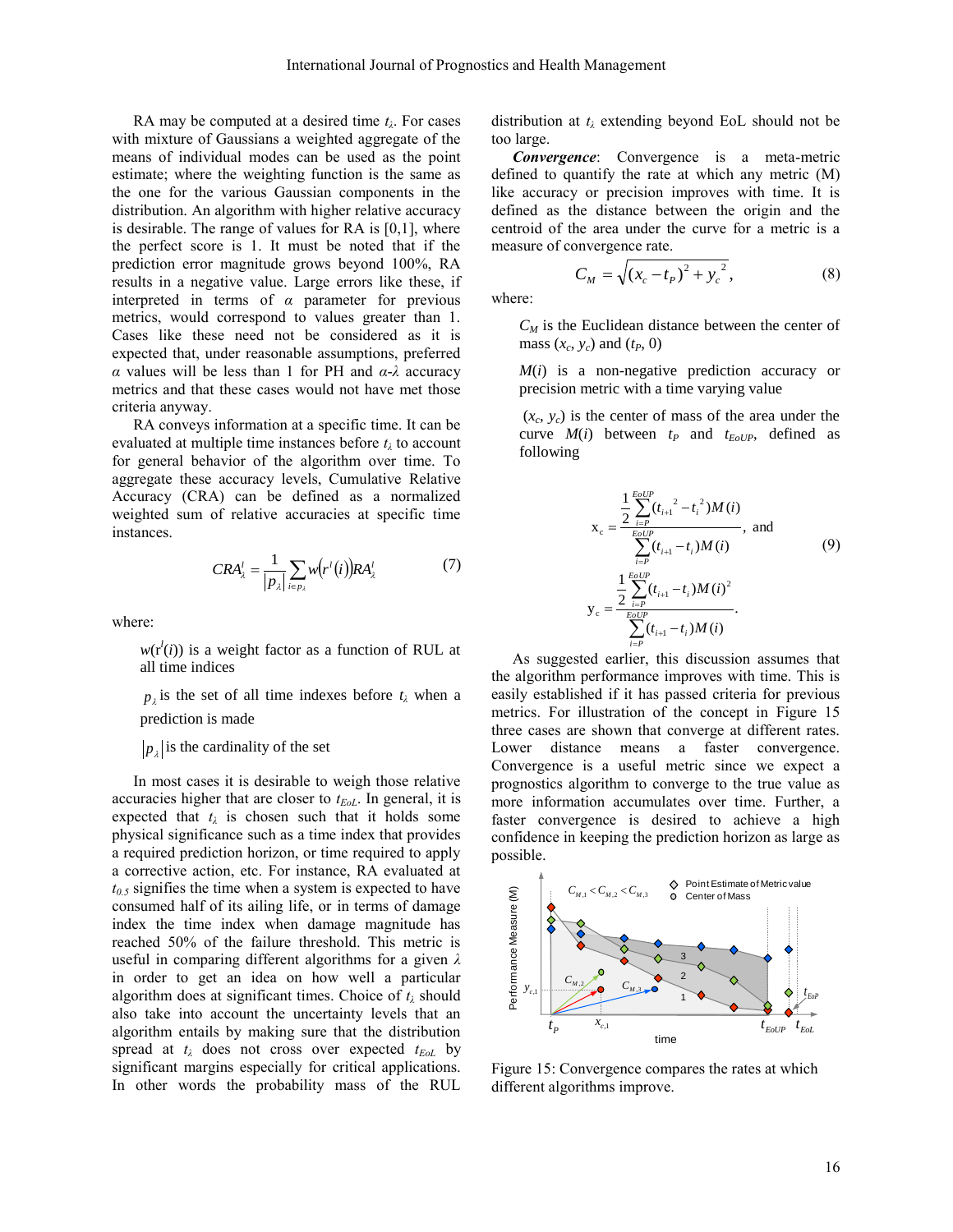# **6.2.1 Applying the Prognostics Metrics**

In practice, there can be several situations where the definitions discussed above result in ambiguity. In Saxena, et al. (2009a) several such situations have been discussed in detail with corresponding suggested resolutions. For the sake of completeness such situations are very briefly discussed here.

With regards to PH metric, the most common situation encountered is when the RUL trajectory jumps out of the  $\pm \alpha$  accuracy bounds temporarily. Situations like this result in multiple time indexes where RUL trajectory enters the accuracy zone to satisfy the metric criteria. A simple and conservative approach to deal with this situation is to declare a PH at the latest time instant the predictions enter accuracy zone. Another option is to use the original PH definition and further evaluate other metrics to determine whether the algorithm satisfies all other requirements. Situations like these can occur due to a variety of reasons.

- *Inadequate system model:* Real systems often exhibit inherent transients at different stages during their life cycles. These transients get reflected as deviations in computed RUL estimates from the true value if the underlying model assumed for the system does not account for these behaviors. In such cases, one must step back and refine the respective models to incorporate such dynamics.
- *Operational transients:* Another source of such behaviors can be due to sudden changes in operational profiles under which a system is operating. Prognostic algorithms may show a time lag in adapting to such changes and hence resulting in temporary deviation from the real values.
- *Uncertainties in prognostic environments:* Prognostics models a stochastic process and hence the behavior observed from a particular run (single realization of the stochastic process) may not exhibit the true nature of prediction trajectories. Assuming that all possible measures for uncertainty reduction have been taken during algorithm development, such observations should be treated as isolated realization of the process. In that case these trajectories should be aggregated from multiple runs to achieve statistical significance or more sophisticated stochastic analyses can be carried out.

Plotting the RUL trajectory in the PH plot provides insights for such deficiencies to algorithm developers. It is important to identify the correct reason before computing a metric and interpreting its result. Ideally, an algorithm and a system model should be robust to transients inherent to the system behavior and operational conditions.

The situations discussed above are more common towards the end when a system nears EoL. This is because in most cases the fault evolution dynamics are too fast and complex to model or learn from data as the system nears EoL. Therefore, RUL curve deviates from the error band near  $t_{\text{EoL}}$ . To determine whether such deviations are critical for post-prognostic decision making, the concept of  $t_{\text{EoUP}}$  or End-of-Useful-Predictions (EoUP) is introduced. This index represents the minimum allowable PH that is required to take a corrective measure. Any predictions made beyond EoUP are of little or no use from a practical viewpoint.

# **6.2.2 Choosing Performance Parameters**

From a top-down perspective, the main idea behind these metrics is to help management generate appropriate specifications and requirements for prognostics algorithm in fielded applications. The outcome of these metrics depends directly on the values chosen for input parameters like *α*, *λ*, and *β*. Thus, the choice of values for these parameters forms an important aspect of performance evaluation and interpretation. Cost-benefit-risk analyses are generally performed through various methods that model the effects of a variety of constraints (financial costs, safety, criticality of mission completion, reputation, etc.) and derive a range of available slacks in achieving an overall benefit situation (pareto optimal solutions). It is expected that the parameters can be incorporated in these analyses to include the effects of prognostic performance on the cost-benefit of PHM. While this subject is out of the scope of this paper a brief discussion is provided for an overall perspective on how these parameters can be connected to safety, logistics and cost constraints.

There are systems that involve different levels of criticality when they fail. In a mission critical scenario a failure may be catastrophic and hence a limited number of false positives may be tolerable but no false negatives. In other cases the cost of acting on false positives may be prohibitively high. There are cases where it is more cost effective to tolerate several false negatives as opposed to reacting to a false positive and hence it is acceptable even if the system runs to failure once in a while. There are several factors that determine how critical it may be to make a correct prediction. These factors combined together should dictate the choice of these parameters while carrying out performance evaluation. Some of the most important factors are:

 *Time for problem mitigation*: the amount of time to mitigate a problem or start a corrective action when critical health deterioration of a component/system has been detected is a very important factor. As mentioned earlier, very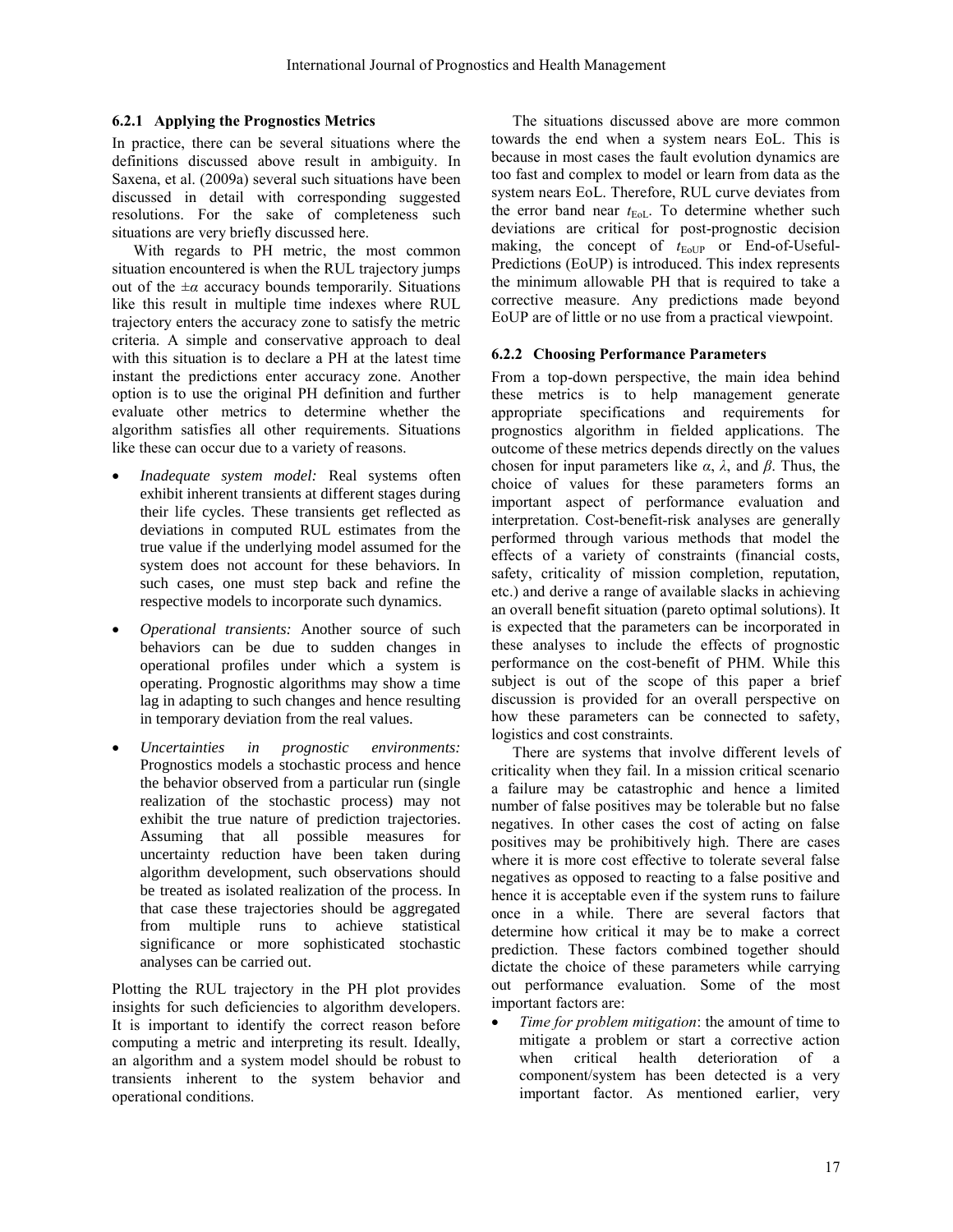accurate predictions at a time when no recovery action can be made are not useful. Hence, a tradeoff between error tolerance and time for recovery from fault should be considered. The time for problem mitigation will vary from system to system and involves multiple factors. This factor will have a direct consequence on *λ* parameter*.*

- *Cost of mitigation*: cost of the reparative action is an important factor in all management related decisions and hence should be considered. From a decision making point of view this can be associated to the cost due to false positives. This factor influences *α*, where there is often a tradeoff between false positives and true positive rates.
- *Criticality of system or cost of failure*: This quantifies the effect of false negatives. Further, while comparing time-critical scenarios, resources should be directed towards more critical and important components in order to efficiently maintain overall health of the system. Likewise, if the health assessment is being performed on multiple units in a system, the parameters for different units should be chosen based on a prioritized list of criticality. Assessment of criticality is usually done based on severity and frequency of occurrence statistics available from Failure Modes, Effects, and Criticality Analysis (FMECA) studies (MIL-STD-1629A, 1980). Another perspective to assess criticality is based on cost-benefit analysis where cost of failures is incorporated to assess the implications of false negatives (Banks & Merenich, 2007; Feldman, et al., 2008).
- *Uncertainty management capability*: Level of confidence on the uncertainty management capability and costs of system failure determine the risk absorbing capacity in a particular scenario. The choice of  $\beta$  is guided by such factors.

Note that these factors mentioned here are not arranged based on any order of importance; users should consider them based on the characteristics of their systems and may skip a few as appropriate.

# **7. FUTURE WORK**

A natural extension of this work leads into the development of online prognostic performance metrics. This would require investigations into several issues that were set aside through various assumptions in the present work. For instance, thus far performance evaluation ignores the effect of future loading conditions that alter the rate of remaining life consumption. Performance evaluation without an explicit knowledge about EoL is a challenge for online metrics. These metrics will also need to include provisions for the effects of scheduled maintenance and

self-healing characteristics in some systems. Further, the concepts presented in this paper will be refined and applied to a variety of applications. Developing more metrics like robustness and sensitivity, etc. also remains on the research agenda. Finally, a formal framework for connecting these metrics to top level requirements through development of uncertainty management and representation (URM) methods, incorporation of risk analysis, cost-benefit analysis, and requirements flow down remains a topic of interest in future work.

# **8. CONCLUSION**

This paper presents several performance metrics for offline evaluation of prognostics algorithms. A brief overview of different methods employed for performance evaluation is also included. It has been shown that various forecasting related applications differ from prognostics in the systems health management context. This called for developing specialized metrics for prognostics. These metrics were developed keeping in mind various critical aspects that must be included in performance evaluation. A formal prognostic framework was presented to clearly define the concepts and introduce the terminology. Metrics with uncertainty representation capabilities were developed that track the performance of an algorithm with time. Along with detailed discussions and illustrations, it has been shown that these metrics can be successfully applied to evaluate prognostic performance in a standardized manner. Furthermore, it has been discussed that the suggested metrics can be employed to reflect high level requirements in a practical PHM system.

# **ACKNOWLEDGMENT**

The authors would like to express their gratitude to colleagues at the Prognostic Center of Excellence (NASA Ames Research Center) and external partners at Impact Technologies and Clarkson University for participating in research discussions, evaluating metrics in their respective applications, and providing a valuable feedback. This work was funded by NASA Aviation Safety Program-IVHM Project.

# **REFERENCES**

- Banks, J., & Merenich, J. (2007). *Cost benefit analysis for asset health management technology*. Reliability and Maintainability Symposium (RAMS), Orlando, FL.
- Carrasco, M., & Cassady, C. R. (2006). *A study of the impact of prognostic errors on system performance.* Annual Reliability and Maintainability Symposium, RAMS06.
- Coble, J. B., & Hines, J. W. (2008). *Prognostic Algorithm Categorization with PHM Challenge*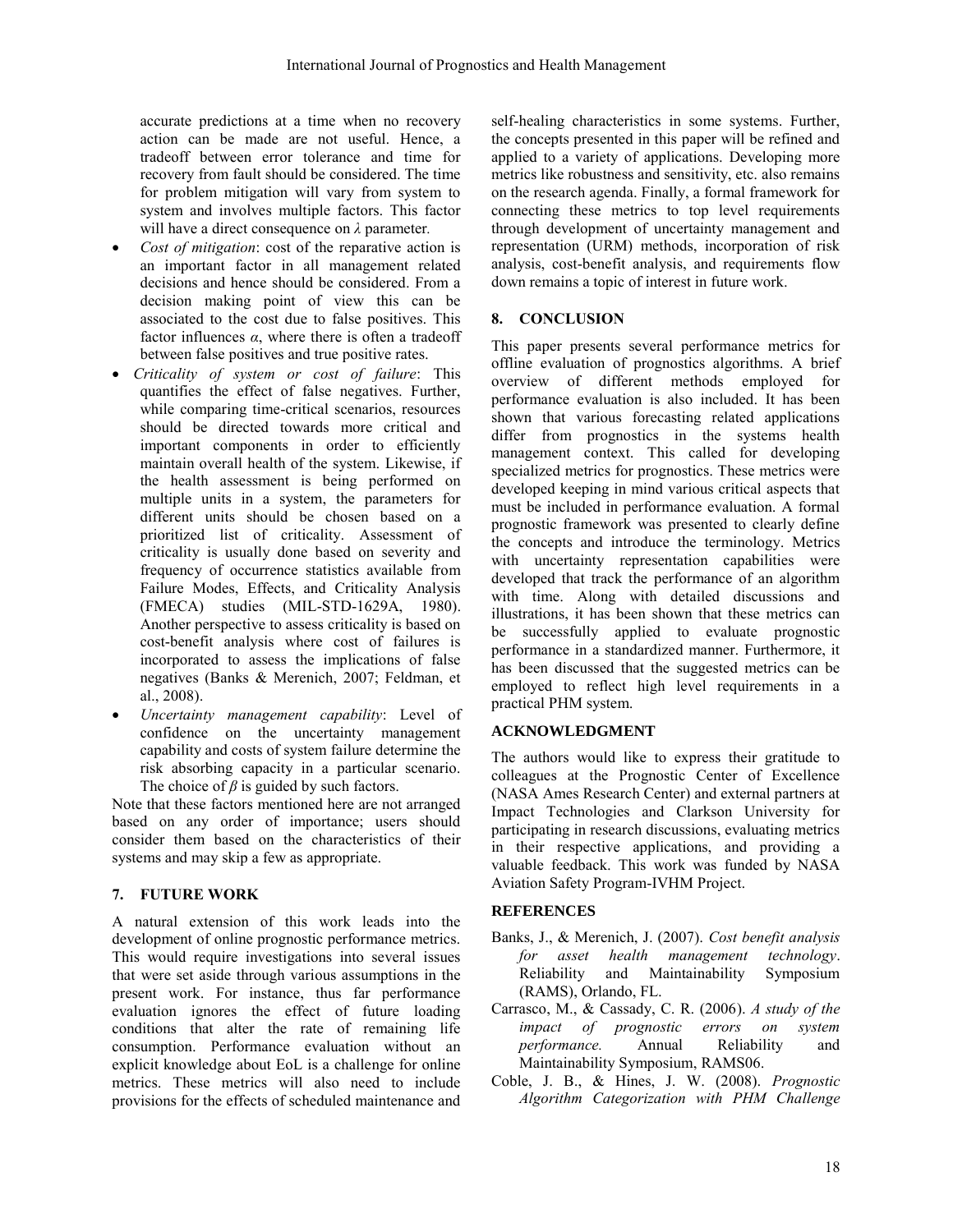*Application.* 1st International Conference on Prognostics and Health Management (PHM08), Denver, CO.

- Coppe, A., Haftka, R. T., Kim, N., & Yuan, F. (2009). *Reducing Uncertainty in Damage Growth Properties by Structural Health Monitoring*. Annual Conference of the Prognostics and Health Management Society (PHM09) San Diego, CA.
- DeNeufville, R. (2004). *Uncertainty Management for Engineering Systems Planning and Design*. Engineering Systems Symposium MIT, Cambridge, MA.
- Devore, J. L. (2004). *Probability and Statistics for Engineering and the Sciences* (6th ed.): Thomson.
- Drummond, C., & Yang, C. (2008). *Reverse Engineering Costs: How Much will a Prognostic Algorithm Save?* International Conference on Prognostics and Health Management, Denver, CO.
- Engel, S. J. (2008). *Prognosis Requirements and V&V: Panel Discussion on PHM Capabilities: Verification, Validation, and Certification Issues.* International Conference on Prognostics and Health Management (PHM08), Denver, CO.
- Engel, S. J., Gilmartin, B. J., Bongort, K., & Hess, A. (2000). *Prognostics, the Real Issues Involved with Predicting Life Remaining.* IEEE Aerospace Conference, Big Sky, MT.
- Feldman, K., Sandborn, P., & Jazouli, T. (2008). *The Analysis of Return on Investment for PHM Applied to Electronic Systems.* International Conference on Prognostics and Health Management (PHM08), Denver, CO.
- Goebel, K., & Bonissone, P. (2005). *Prognostic Information Fusion for Constant Load Systems*. 7th Annual Conference on Information Fusion.
- Goebel, K., Saha, B., & Saxena, A. (2008). *A Comparison of Three Data-Driven Techniques for Prognostics*. 62nd Meeting of the Society For Machinery Failure Prevention Technology (MFPT), Virginia Beach, VA.
- Guan, X., Liu, Y., Saxena, A., Celaya, J., & Goebel, K. (2009). *Entropy-Based Probabilistic Fatigue Damage Prognosis and Algorithmic Performance Comparison*. Annual Conference of the Prognostics and Health Management Society (PHM09), San Diego, CA.
- Hastings, D., & McManus, H. (2004). *A Framework for Understanding Uncertainty and its Mitigation and Exploitation in Complex Systems*. Engineering Systems Symposium MIT, Cambridge MA.
- Hoaglin, D. C., Mosteller, F., & Tukey, J. W. (Eds.). (1983). *Understanding Robust and Exploratory Data Analysis*: John Wiley & Sons.
- ISO (2004). Condition Monitoring and Diagnostics of Machines - Prognostics part 1: General Guidelines, ISO/IEC Directives Part 2 C.F.R..
- Leao, B. P., Yoneyama, T., Rocha, G. C., & Fitzgibbon, K. T. (2008). *Prognostics Performance Metrics and Their Relation to Requirements, Design, Verification and Cost-Benefit*. International Conference on Prognostics and Health Management (PHM08), Denver CO.
- Martinez, A. R. (2004). Exploratory Data Analysis with MATLAB. In A. R. Martinez (Ed.): CRC Press.
- MIL-STD-1629A. (1980). Military Standard: Procedures for Performing A Failure Mode, Effects and Criticality Analysis. Washington DC: Department of Defense.
- NASA. (2009). NASA Aviation Safety Program Retrieved December 2009, from [http://www.aeronautics.nasa.gov/programs\\_avsafe.](http://www.aeronautics.nasa.gov/programs_avsafe.htm) [htm](http://www.aeronautics.nasa.gov/programs_avsafe.htm)
- Ng, K.-C., & Abramson, B. (1990). Uncertainty Management in Expert Systems. *IEEE Expert Systems, 5*, 20.
- Orchard, M., Kacprzynski, G., Goebel, K., Saha, B., & Vachtsevanos, G. (2008). *Advances in Uncertainty Representation and Management for Particle Filtering Applied to Prognostics*. International Conference on Prognostics and Health Management (PHM08), Denver, CO.
- Orchard, M. E., Tang, L., Goebel, K., & Vachtsevanos, G. (2009). *A Novel RSPF Approach to Prediction of High-Risk, Low-Probability Failure Events*. Annual Conference of the Prognostics and Health Management Society (PHM09), San Diego, CA.
- Orchard, M. E., & Vachtsevanos, G. J. (2009). A Particle-Filtering Approach for On-line Fault Diagnosis and Failure Prognosis. *Transactions of the Institute of Measurement and Control, 31*(3-4), 221-246.
- Orsagh, R. F., Roemer, M. J., Savage, C. J., & McClintic, K. (2001). *Development of Effectiveness and Performance Metrics for Mechanical Diagnostic Techniques*. 55th Meeting of the Society for Machinery Failure Prevention Technology, Virginia Beach, VA.
- Pipe, K. (2008). *Practical Prognostics for Condition Based Maintenance*. International Conference on Prognostics and Health Management (PHM08), Denver, CO.
- Saha, B., & Goebel, K. (2009). *Modeling Li-ion Battery Capacity Depletion in a Particle Filtering Framework*. Annual Conference of the Prognostics and Health Management Society (PHM09), San Diego, CA.
- Sankararaman, S., Ling, Y., Shantz, C., & Mahadevan, S. (2009). *Uncertainty Quantification in Fatigue Damage Prognosis*. Annual Conference of the Prognostics and Health Management Society (PHM09), San Diego, CA.